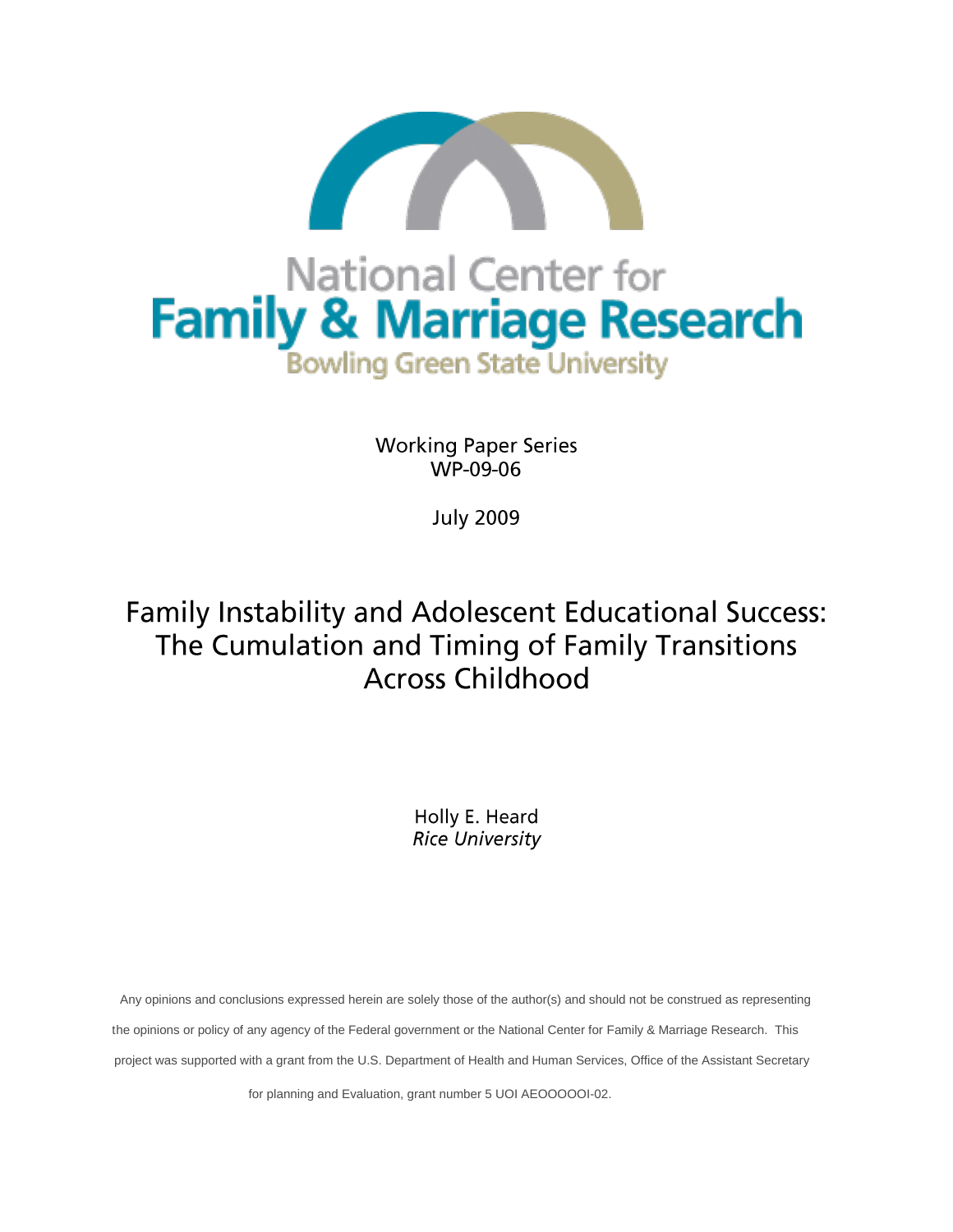# **Family Instability and Adolescent Educational Success: The Cumulation and Timing of Family Transitions Across Childhood**

Holly E. Heard

Rice University

#### 7/15/09

Direct all correspondence to Holly E. Heard, Department of Sociology, MS-28, Rice University, P.O. Box 1892, Houston, TX 77251-1892, [hheard@rice.edu.](mailto:hheard@rice.edu) This project was generously supported with a grant #08031401 from the National Center for Family and Marriage Research, Bowling Green State University. This research uses data from the National Longitudinal Study of Adolescent Health, a program project designed by J. Richard Udry, Peter S. Bearman, and Kathleen Mullan Harris, and funded by a grant P01-HD31921 from the National Institute of Child Health and Human Development, with cooperative funding from 17 other agencies. Special acknowledgment is due Ronald R. Rindfuss and Barbara Entwisle for assistance in the original design. Persons interested in obtaining data files from Add Health should contact Add Health, Carolina Population Center, 123 W. Franklin Street, Chapel Hill, NC 27516-2524 [\(www.cpc.unc.edu/addhealth/contract.html\)](http://www.cpc.unc.edu/addhealth/contract.html).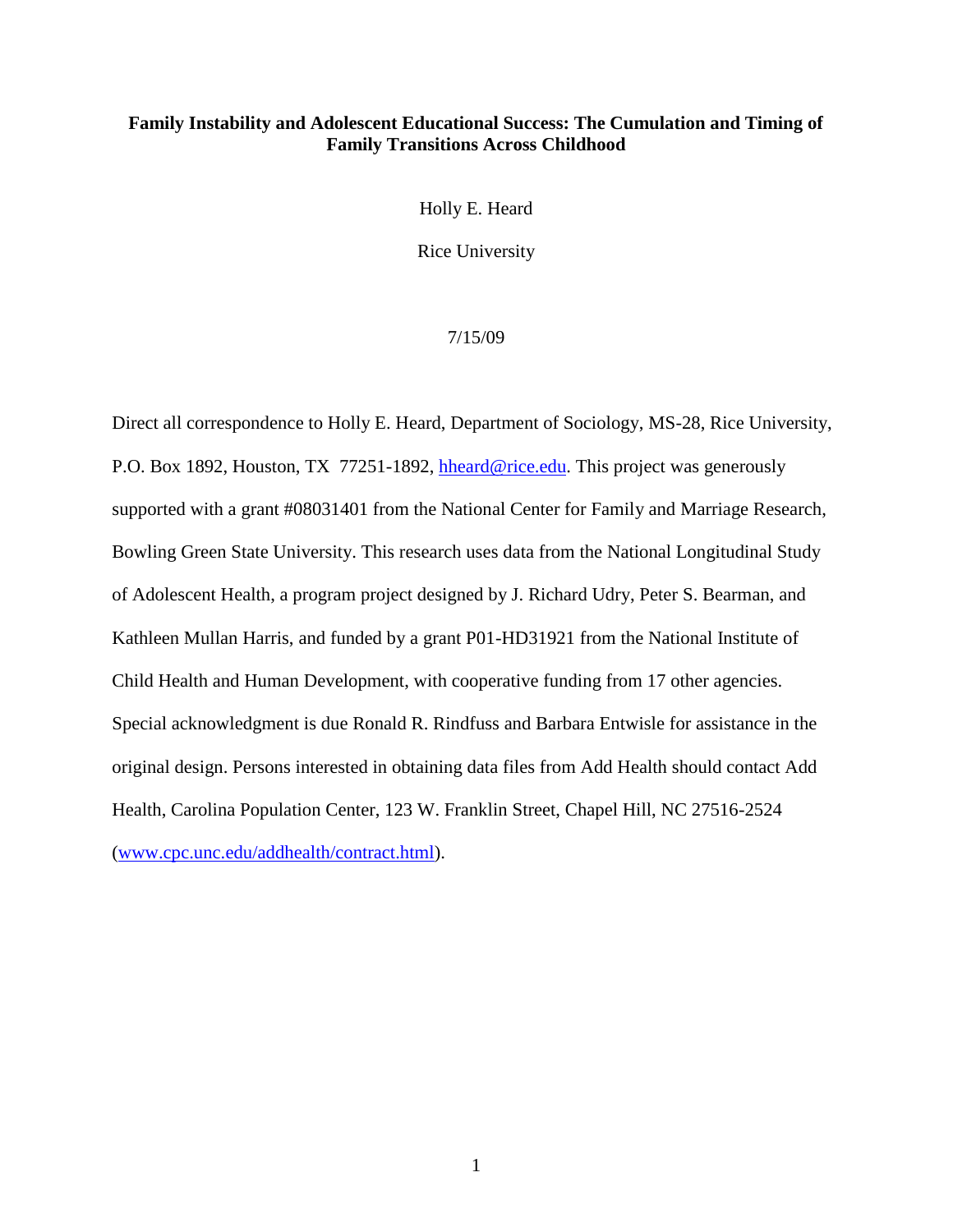#### **Abstract**

Prior research has recognized family instability, separate from family type, as a risk factor for poor educational outcomes, but theoretical elaboration and measurement sophistication have been limited. In particular, cumulation and timing models suggest that the effect of family transitions depend on the age when they occur and that multiple transitions may be particularly detrimental. This study examines the impact of transitions between family types on four end-ofhigh school outcomes: math and science course taking (specifically, completing Algebra II and chemistry), cumulative grade point average (GPA), and high school completion. I find evidence for the impact of family instability in models of math and science course achievement; all measures (ever a transition, number of transitions, and age of transition) significantly predict whether adolescents pass Algebra II and chemistry, and fit statistics confirm the influence of instability measures relative to a baseline status model. However, few transition measures affect cumulative GPA or high school completion, and none make a significant contribution to model fit. Moreover, I find little evidence that the impact of family instability depends on the number or timing of transitions. Indeed, I find that accounting for any family transition helps to predict course achievement, but that taking into account a history of family instability does not help to explain cumulative indicators of grade achievement or high school graduation. Overall, findings suggest that family transitions may have a greater impact on whether adolescents take collegepreparatory courses that become more optional toward the end of the high school career, but may be less likely to derail cumulative processes like grade achievement or graduation that are shaped starting at the beginning of high school.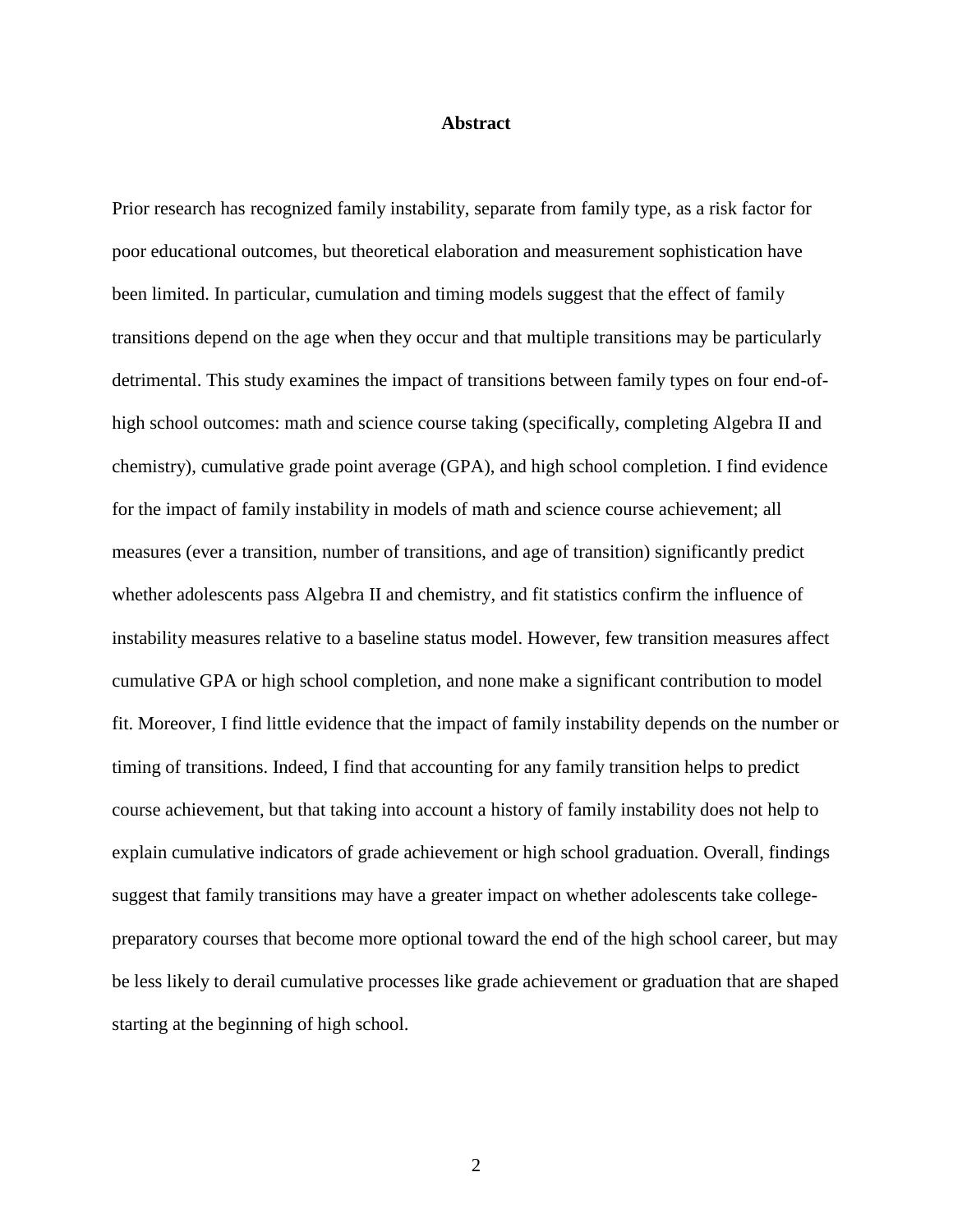It is well-known that growing up without both biological parents is negatively related to educational attainment (Biblarz and Raftery 1999; McLanahan and Sandefur 1994). More recently, studies have recognized family instability (i.e., changes between family types), separate from family type (e.g., two biological parents, stepfamily, single parent), as a risk factor for poor educational outcomes, including school dropout, poor academic achievement, and school engagement (Cavanagh, Schiller, and Riegle-Crumb 2006; Heard 2007b; Wojtkiewicz 1993). However, theoretical elaboration, conceptual development, and measurement sophistication of the concept of family instability have been limited. That is, few studies locate family structure histories within a single theoretical framework or explore how to conceptualize or specify an adolescent's experience with family transitions. Moreover, studies that do consider these issues (see Fomby and Cherlin 2007; Hao and Xie 2002) do not focus specifically on the culmination of educational pathways in adolescence.

This project addresses these concerns by examining the impact of transitions between family types on four end-of-high school outcomes: math and science course taking, grade point average (GPA), and high school completion. Specifically, I consider whether the effect of family transitions depend on the age when they occur, and whether adolescents who have experienced multiple transitions are particularly disadvantaged, relative to those who had just one transition or none at all. I draw on perspectives of family instability from stress theory and principles of life course theory emphasizing the cumulation and timing of life events. Using data on nearly 7,000 respondents from Waves I-III of the National Longitudinal Study of Adolescent Health (Add Health) and the Adolescent Health and Academic Achievement Study (AHAA), I examine two research questions: (1) Does family instability, separate from family type, impact math/science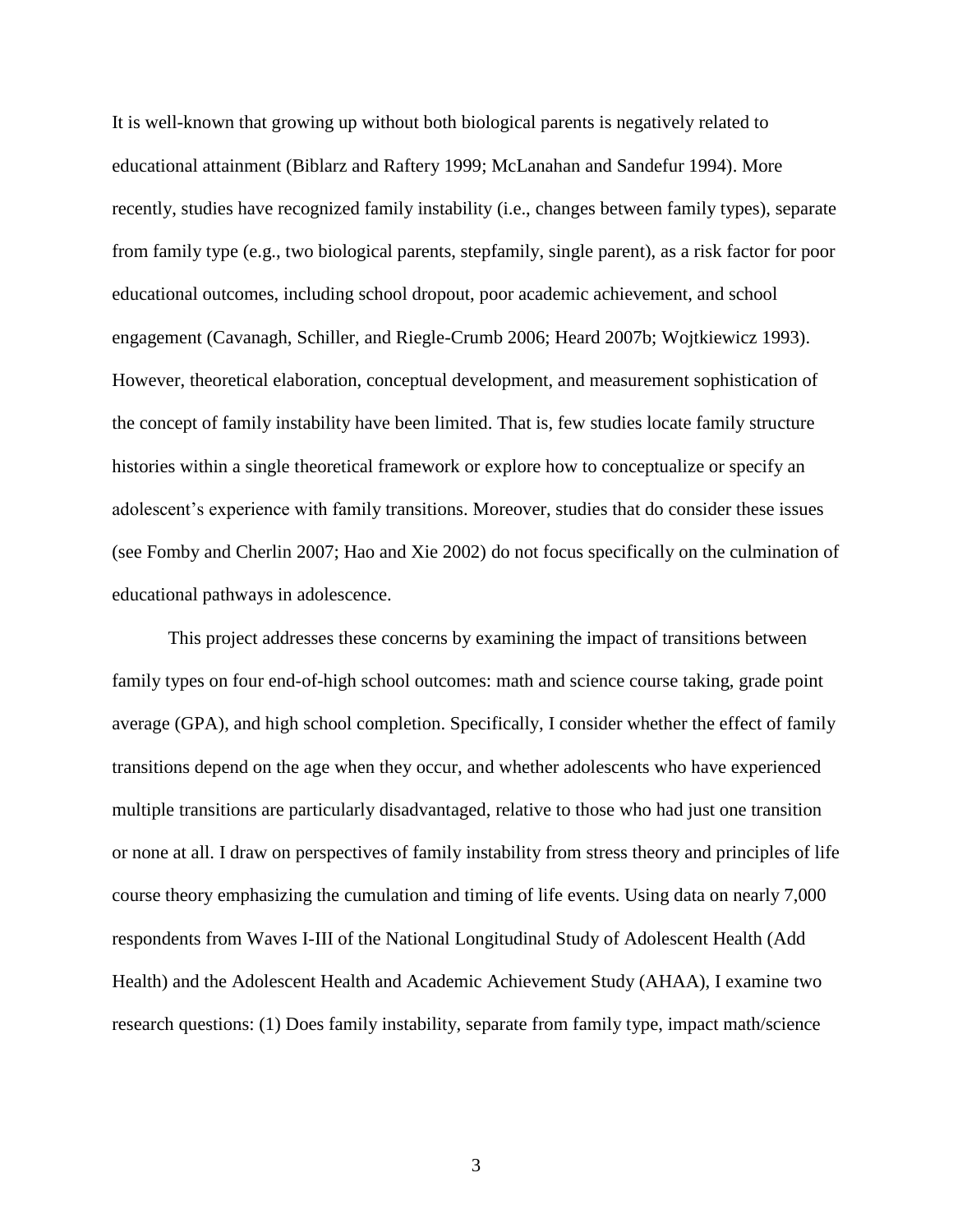course taking, GPA, and high school completion? (2) Does the impact of family instability depend on the number and timing of transitions?

## *Theoretical Foundations*

 $\overline{a}$ 

I ground the conceptualization of family instability in two theoretical frameworks: stress theory and life course theory. Stress theory (Rutter 1983) argues that a family structure change is an emotionally stressful event for children, involving changes in family routines, disrupted expectations about family life and their futures, and altered relationships to key parent figures (Hetherington, Cox, and Cox 1978; Wallerstein and Kelly 1980). Studies show that family transitions reduce children's psychological, behavioral, and educational well-being (Cavanagh, Schiller, and Riegle-Crumb 2006; Fomby and Cherlin 2007; Heard 2007b; Wojtkiewicz 1993; Wu and Martinson 1993), and the stresses of family instability may have long-term consequences into adulthood (Wallerstein, Lewis, and Blakeslee 2000). One implication is that the type of transition is a less important aspect of family instability (Fomby and Cherlin 2007; Osborne and McLanahan 2007; Wojtkiewicz 1993),<sup>1</sup> since children experience similarly stressful periods after parent divorce or remarriage (Bray 1999; Hetherington, Cox, and Cox 1978). Moreover, the stress model highlights the conceptual distinction between family structure and family instability (see Brown 2006); family structure is a snapshot measure of available parental resources, but cannot address how well children adapted to that family type, while family instability is a long-term indicator of stress exposure.

While stress theory highlights the family processes that expose children to stressors, the developmental context is likely to impact how children adapt to stressful events, by shaping their coping strategies and resources (Rutter 1983). Life course theory argues that the impact of life

<sup>&</sup>lt;sup>1</sup> Brown (2006) is an exception, finding that the transition from a two-parent to a single-mother family has no impact on adolescent well-being, while entering a two-parent family is associated with increases in delinquency and declines in school engagement.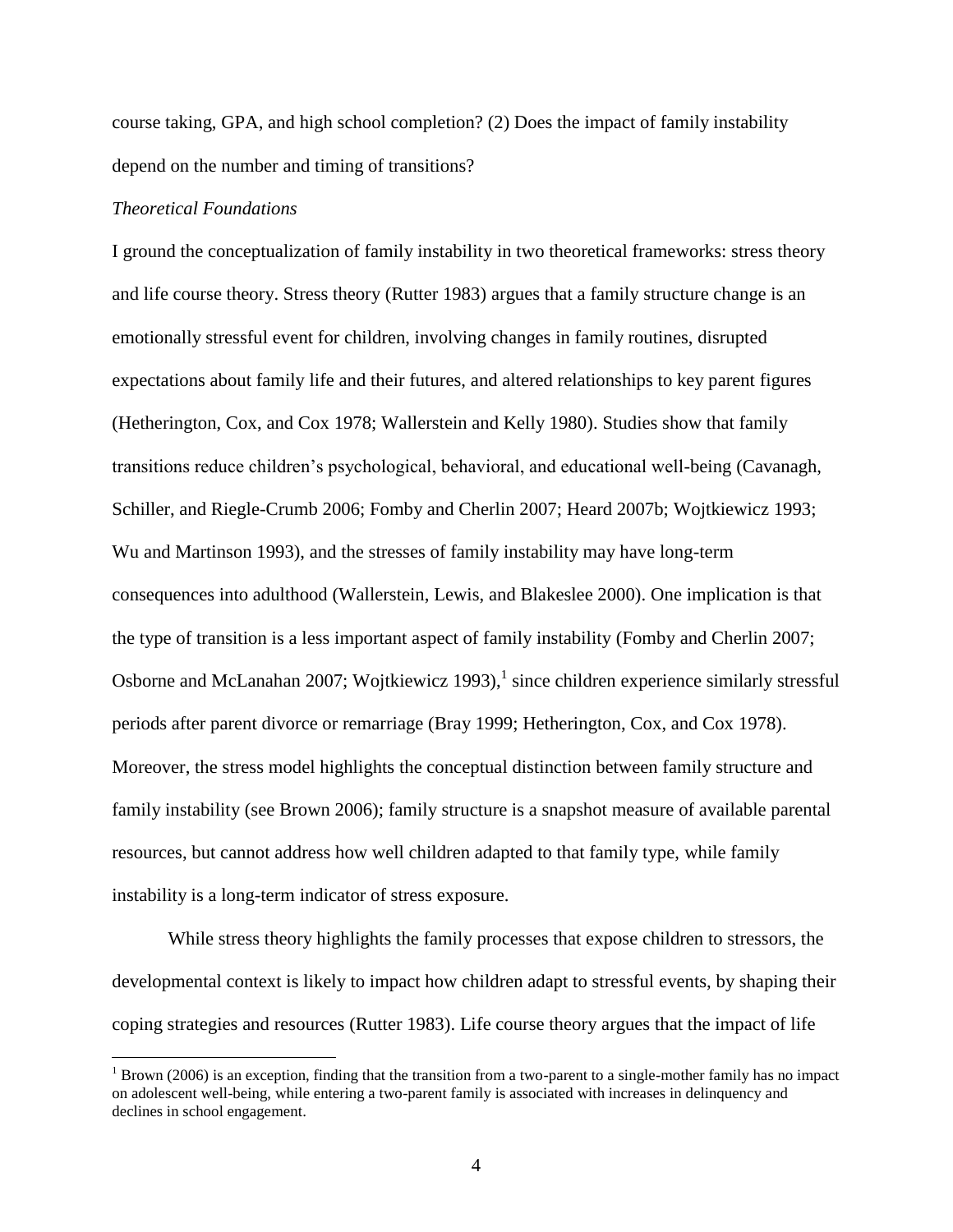events depends on the developmental stage and social context within which the events occur. This theory sees individual lives as *trajectories*, which are the chains of social states along a particular social pathway over a period of the life span (Elder 1998). Family structure can be viewed as a trajectory from birth through adolescence, with each family type constituting a stage along the trajectory and transitions as the movements between these stages. In this way, life course theory addresses the developmental processes throughout childhood that can condition the influence of stressful family transitions on adolescent educational outcomes.

#### *Family Instability and the Life Course*

Two life course concepts are relevant when conceptualizing the stressful impact of family instability on adolescent educational development. First, *the cumulation of disadvantage* is the ―concatenation of negative events and influences‖ (Elder 1998) and posits that the negative consequences of life events can accumulate over time. Cumulative risk theory argues that multiple stressors during childhood make children particularly vulnerable (Morales and Guerra 2006; Sameroff, Seifer, Barocas, Zax, and Greenspan 1987), suggesting that the influence of family instability will compound with increasing frequency of transitions. Studies of younger children's cognitive and behavioral outcomes find little evidence that multiple, versus single, family transitions are particularly disruptive (Carlson and Corcoran 2001; Osborne and McLanahan 2007), but research has not focused on older adolescents who are more likely to have accumulated multiple transitions.

Second, the principle of *timing in lives* argues that "the developmental impact of a succession of life transitions or events depends on when they occur in a person's life" (Elder 1998), suggesting that the influence of a family transition is likely to depend on the life stage in which it occurs. Although there may be no optimal age, a family transition in early childhood can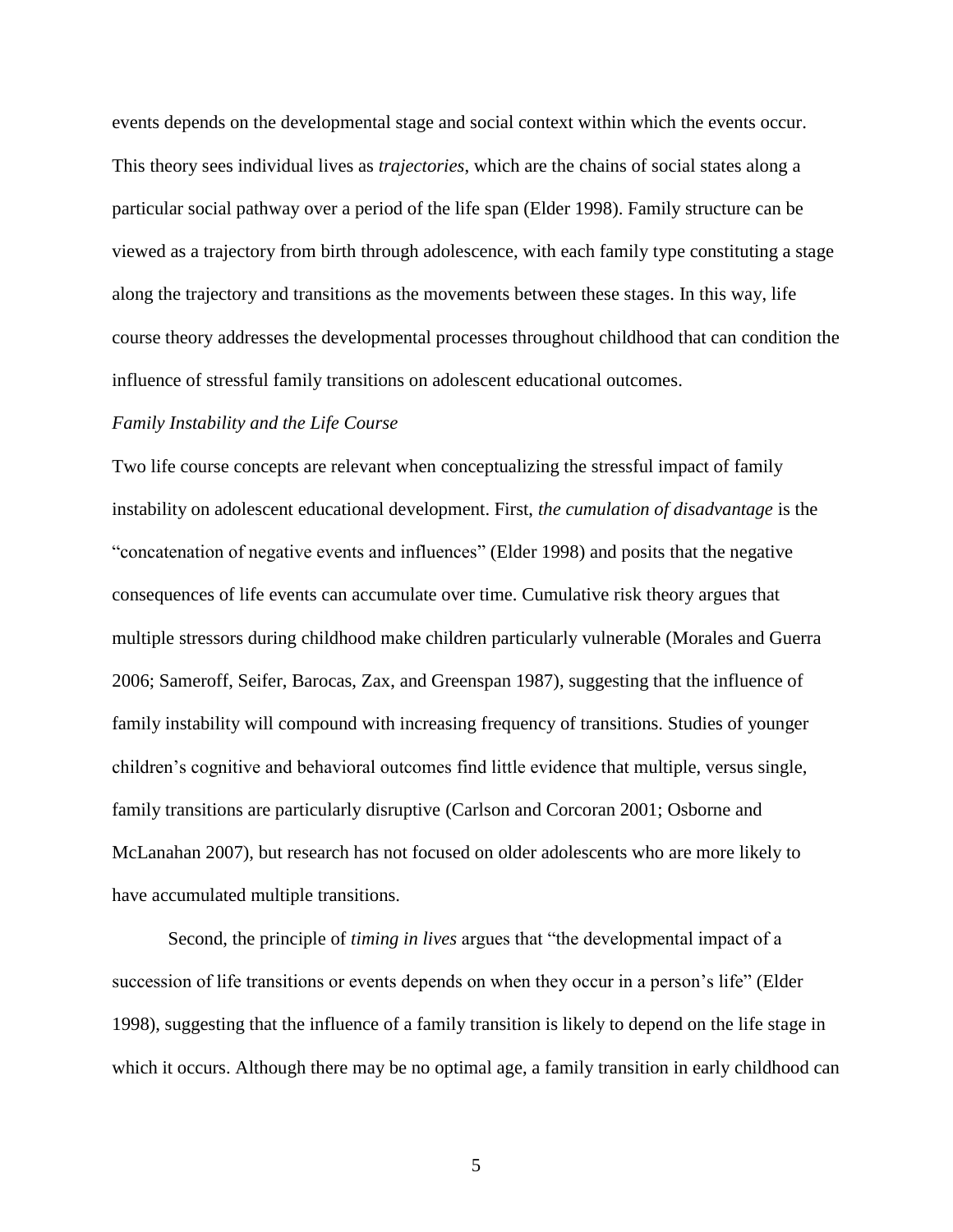be particularly disruptive. Young children are less able to psychologically process the event and have fewer sources of nonfamily support (Hetherington, Camara, and Featherman 1983). Studies show that early family transitions have particularly negative effects on school outcomes (Ermisch, Francesconi, and Pevalin 2004; Heard 2007b). However, Garmezy (1983) argues that there may be a significant amount of recovery after a disruption if children have time to adapt to changing circumstances, suggesting that later transitions may be most influential. Indeed, Wu and Martinson (1993) find that the risk of a nonmarital birth is highest soon after a family change and declines steadily over several years.

## *Educational Development In High School*

This study focuses on adolescent educational success because it is one of the most salient predictors of adult status attainment (Astone and McLanahan 1991; Sewall and Shah 1968). But education is not just about learned knowledge; it is relevant to family and life course studies because it is also a developmental pathway (Pallas 2003). Education is a trajectory through which children accumulate skills and behaviors as they navigate the educational system, such as intellectual development, achievement values, and prosocial norms (Astone and McLanahan 1991; Biblarz and Raftery 1999; Sewall and Shah 1968), which contribute to positive development in adulthood (Csikszentmihalyi and Schneider 2000; Mirowsky and Ross 2003).

The outcomes examined in this project, math and science course taking, cumulative GPA, and high school completion, are end-of-high-school assessments summarizing the secondary education pathway, and are likely to be directly influenced by a history of family instability. Math and science courses are standardized across American high schools and cumulative within a curricular hierarchy in which students progress from less advanced to more advanced courses (Schneider, Swanson, and Riegle-Crumb 1998). By disrupting adolescents' trust in their abilities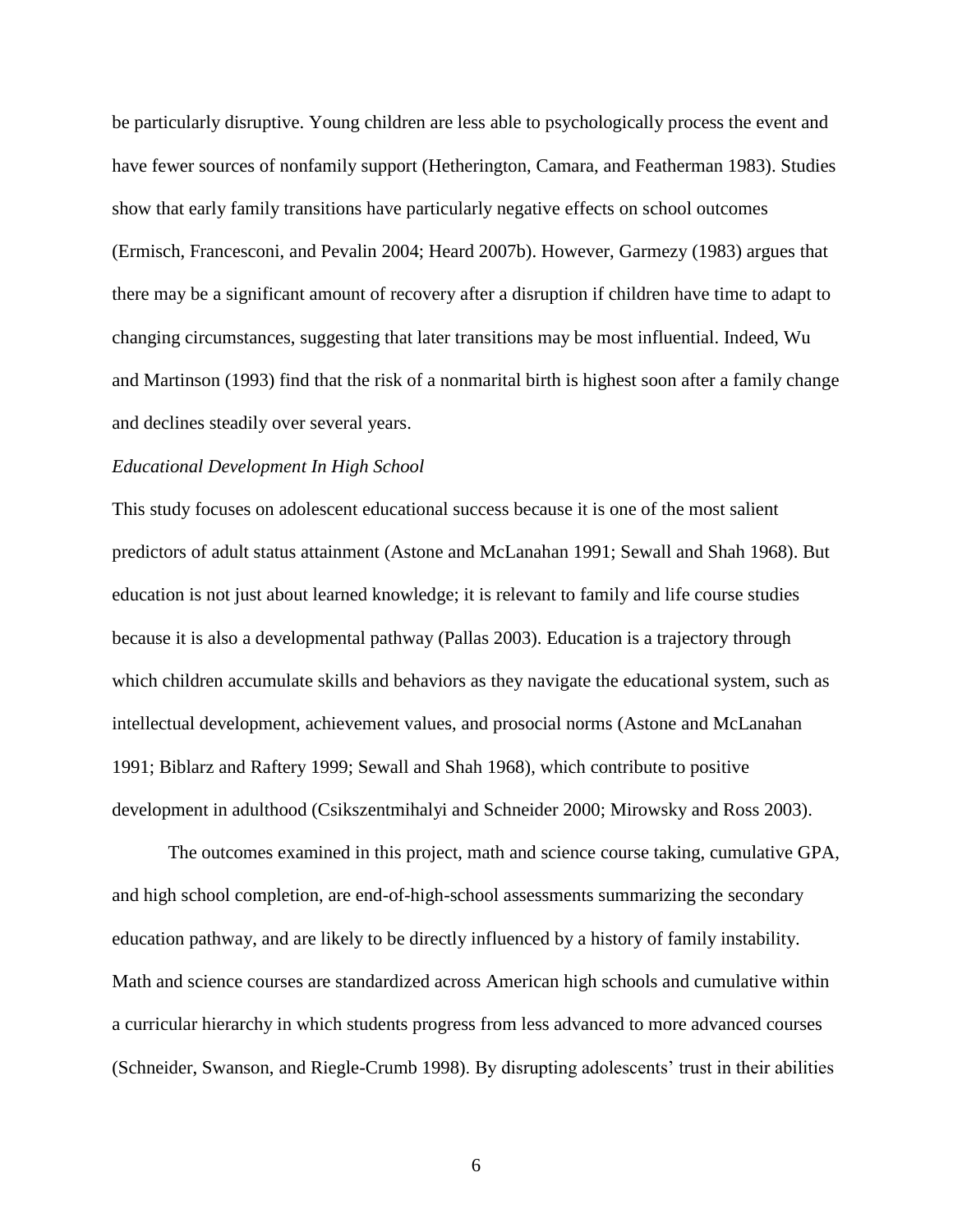and their futures, and impeding parents' ability to monitor school progress, family transitions may slow progression through the hierarchy. Consequently, the impact of family instability is likely to be strongest at the end of the academic trajectory. Cavanagh (2006) found that the number of family transitions was associated with math course level at the end of high school, when advanced courses are optional, but not in  $9<sup>th</sup>$  grade when math is still required. Multiple transitions may be particularly detrimental by making students fall further behind in a hierarchical process in which it is difficult to recover. Also, early family disruptions may impede the development of fundamental cognitive skills and social behaviors that are likely to reduce math and science success in adolescence (Rimm-Kaufman and Pianta 2000).

In addition, grade achievement reflects academic skills, a capacity to meet externally imposed standards, and adherence to prosocial norms of achievement (Astone and McLanahan 1991; Hill, Castellino, Lansford, Nowlin, Dodge, Bates, and Pettit 2004), and is negatively impacted by family instability (Heard 2007b). Overall GPA is a cumulative indicator of achievement at the end of high school and is an assessment of the student's high school career and position in the school hierarchy. Thus, each successive family disruption can cause a permanent deficit that cannot be erased, and multiple disruptions may lead a student to disengage from achievement norms. In terms of timing, both early and late transitions may lead to reduced grade achievement. Gaps in early childhood learning can become consequential as courses become more rigorous in high school, although research shows that recent transitions in adolescence contribute to significant declines in GPA (Heard 2007a).

Finally, academic progress and achievement culminate in the end point of the secondary education trajectory: high school completion. Dropping out of school is the end result of a process of school disengagement, in which students progressively detach themselves from the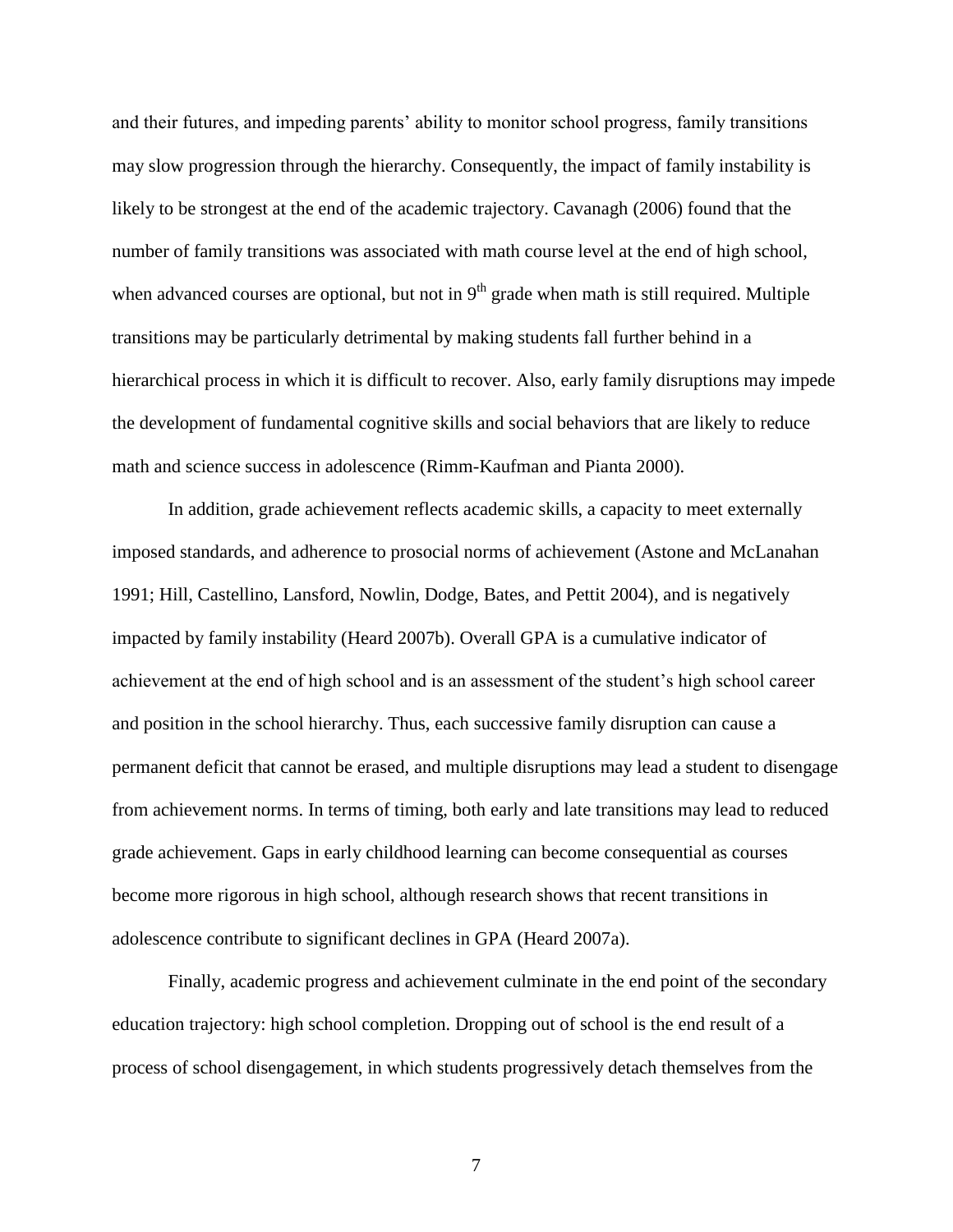goals, attitudes, and behaviors intrinsic in the educational process (Astone and McLanahan 1991). The stress of family instability contributes to school disengagement (Heard 2007b), while associated disruptions, such as a residential move or increased family responsibilities, may make it more difficult to stay in school (Astone and McLanahan 1994). Because school failure is the ultimate indicator of school disengagement, there may be a threshold number of transitions that must be reached before adolescents drop out. In terms of timing, transitions in adolescence may have a more direct and immediate impact by distracting adolescents from school needs, bringing new family responsibilities with competing demands on their time and leading to family conflict that may culminate in the teen leaving the parental home (Goldscheider and Goldscheider 1989).

#### **Data and Methods**

### *Data*

 $\overline{a}$ 

Data come from three waves of Add Health, a nationally representative, multiwave study of adolescents with a multistage, stratified, school-based, cluster sampling design (Harris, Florey, Tabor, Bearman, Jones, and Udry 2003) and the AHAA supplemental transcript study (Riegle-Crumb, Muller, Frank, and Schiller 2005).<sup>2</sup> An in-school questionnaire was administered to every student in a sampled high school or junior high/middle school in one of 80 communities in 1994-1995 (*N*=90,118). A random sample of adolescents was selected for in-home interviews in 1995 (Wave I, *n*=20,745), along with a resident parent, generally the mother (*n*=17,700). Subsequent interviews were conducted in 1996 (Wave II, *n*=14,738), and in 2001-2002 (Wave III, *n*=15,197) when respondents were ages 18-26. At Wave III, 13,901 respondents also had retrospective data collected on their high school transcripts for the AHAA study, which can be

<sup>&</sup>lt;sup>2</sup> Udry and Chantala (2003) find that Add Health is not biased by adolescents who dropped out before the in-school data collection.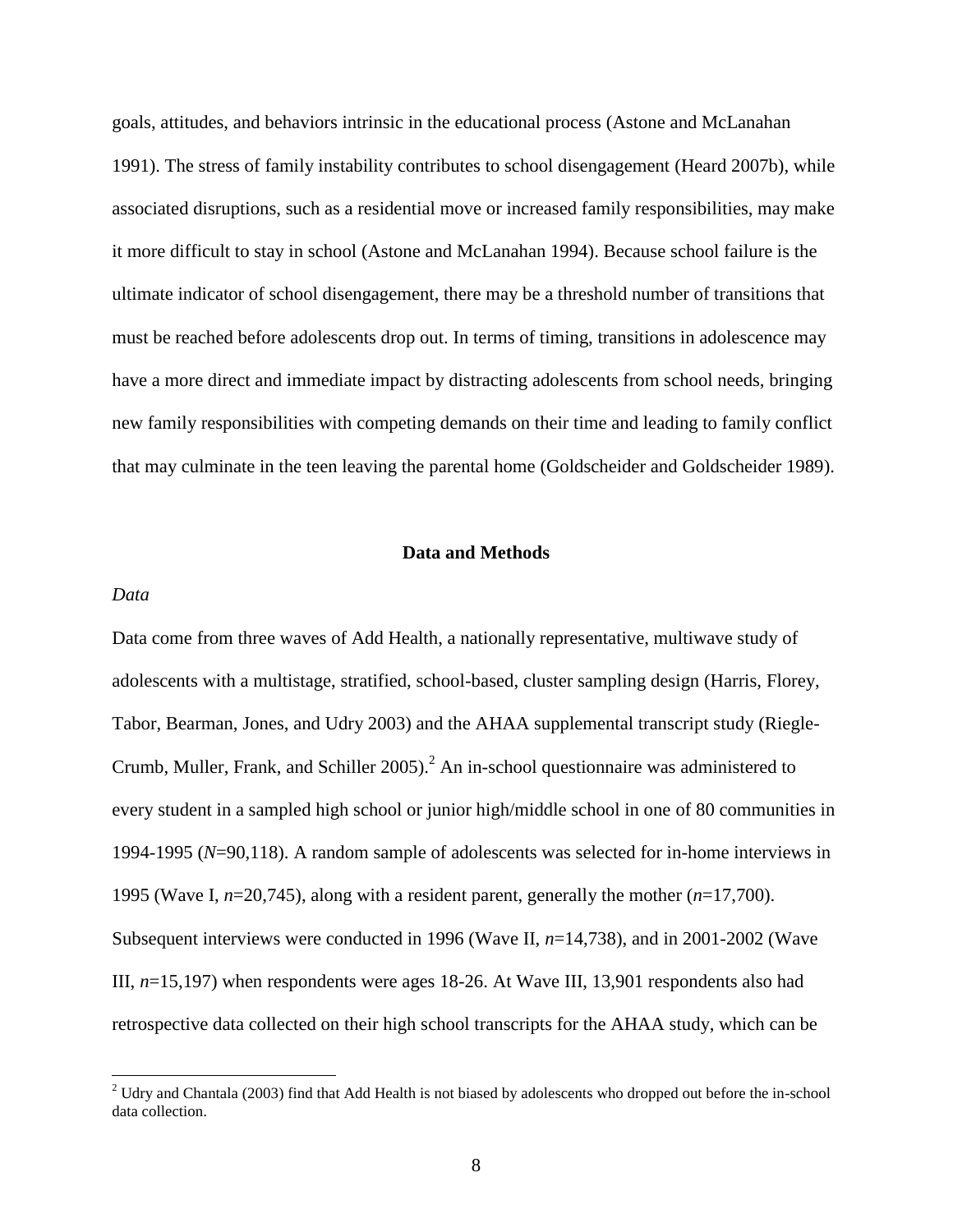linked to the Add Health data. The final sample size for this study includes 6,936 respondents.<sup>3</sup> The analytic sample includes all respondents with data from all three waves of Add Health and AHAA who had valid sampling weights; were in  $7<sup>th</sup>$ -11<sup>th</sup> grades at Wave I; had valid family structure histories (i.e., had a parent interviewed who was a resident of the adolescent's home and no discrepancies between adolescent and parental reports); and had valid education histories (high school transcripts could be matched to Add Health data and first year of course-taking data corresponds to  $9<sup>th</sup>$  grade year).

#### *Measures*

Educational outcomes. All data on outcome measures are taken from the AHAA transcript data, based on final achievements by  $12<sup>th</sup>$  grade. Math/science course sequences come from standardized CSSC (Classification of Secondary School Curriculum) classifications of all courses taken within each subject.<sup>4</sup> Course-taking indicators are based on AHAA-constructed measures of the highest course taken, and highest course passed for credit, across all high school years in math (no math, basic/remedial math, general/applied math, pre-algebra, algebra I, geometry, algebra II, advanced math, pre-calculus, and calculus) and science (no science, basic/remedial science, general/health science, biology, chemistry, advanced science, physics). Following prior studies of math and science course taking (Cavanagh, Schiller, and Riegle-Crumb 2006; Riegle-Crumb, Muller, Frank, and Schiller 2005; Schneider, Swanson, and Riegle-Crumb 1998), I focus on indicators of achievement in key college preparatory courses by creating indicators of whether the respondent passed *Algebra II* and *chemistry* for credit. In addition, I examine grade achievement across high school with an indicator of *overall cumulative* 

<sup>&</sup>lt;sup>3</sup> 12<sup>th</sup> graders are dropped to ensure that family structure measures occur before the end-of-high-school outcomes. <sup>4</sup> The CSSC classifications in AHAA have been used in prior education studies such as the National Education

Longitudinal Study of 1988 and the National Assessment of Educational Progress High School Transcript Studies (Ingels, Dowd, Taylor, Bartot, Frankel, and Pulliam 1995; Legum, Caldwell, Davis, Haynes, Hill, Litavecz, Rizzo, Rust, and Vo 1997).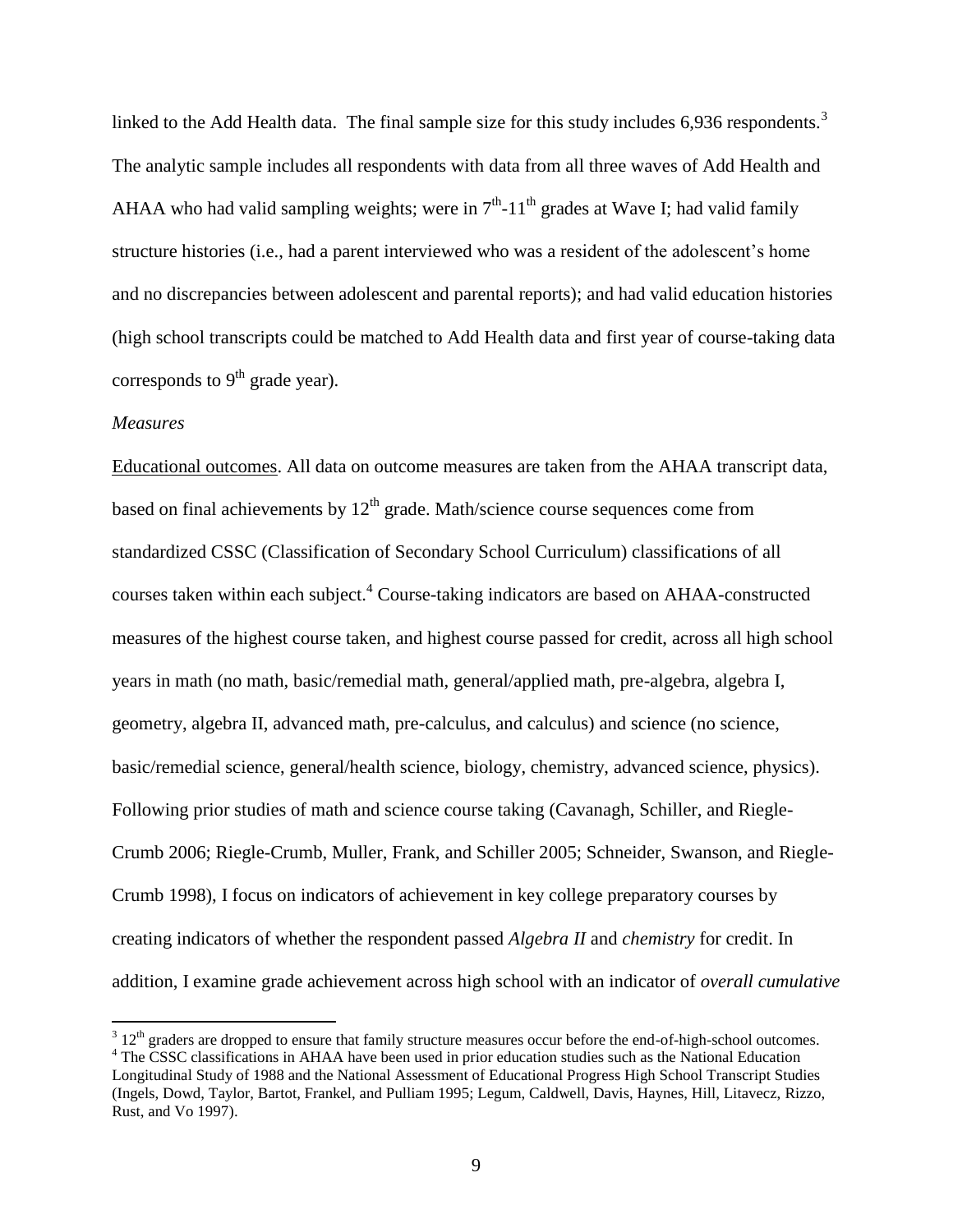*GPA,* calculated for all courses taken across all years of high school; GPA is coded on a fourpoint scale, with A=4 to F=0. Finally, I examine whether the adolescent *completed high school* (e.g., received standard, honors, or special education diploma) or did not complete high school (i.e., dropped out, earned a general equivalency diploma, or other non-graduate).<sup>5</sup>

Family structure. Retrospective family structure data come from: (a) adolescents' reports of type of and duration lived with residential parents, (b) residence histories with nonresidential parents, and (c) resident parents' reports of their marriage and cohabitation histories. These data were compiled into seven-category family structure indicators for each year of the adolescent's life, measured from birth (age 0) until the Wave II interview (Wave I for  $11<sup>th</sup>$  graders): two original (biological or adoptive) parents, married mother-stepfather, cohabiting motherstepfather, married father-stepmother, single mother, single father, and nonparents (generally relatives or foster families).<sup>6</sup>

I use these yearly indicators to construct measures of the family structure history. I start with measures of family instability. First is a dichotomous indicator of whether the adolescent *had any family transition* (1=yes, 0=no). Alternate specifications derive from disaggregating those who ever had a transition. I include a cumulative measure of the *number of transitions* (three dummy indicators of one, two, or three or more changes) and timing indicators of the *age* 

 $\overline{a}$ 

 $<sup>5</sup>$  I include those who received GED's with non-graduates because prior research shows that GED recipients are</sup> indistinguishable from high school dropouts in terms of overall educational attainment (Cameron and Heckman 1993).

<sup>&</sup>lt;sup>6</sup> I followed several rules when constructing these variables: Adolescents living with two biological parents are presumed never to have lived with any other parent figure; adolescents in stable two-parent adoptive families are included with biological parents; adolescents could not live with both original parents after their relationship ended; a stepparent must be the spouse or partner of an original parent with whom the adolescent lives (e.g., an adolescent could not live with a stepfather if she or he was not living with the mother); and nonparents are residential adults whom the adolescent listed as "like a father" or "like a mother," only if there is no biological or adoptive parent in the home. These are likely to be highly involved nonparents, so results may underestimate the effect of living in this family type. Inconsistencies in family structure histories are resolved by prioritizing the report of the resident parent, then the adolescent, then the resident nonparent. In 3% of cases, there is at least one year with missing family structure information. Changes are only recorded, however, between years with valid information. Reliability checks show that exposure measures are not biased by this small amount of missing data.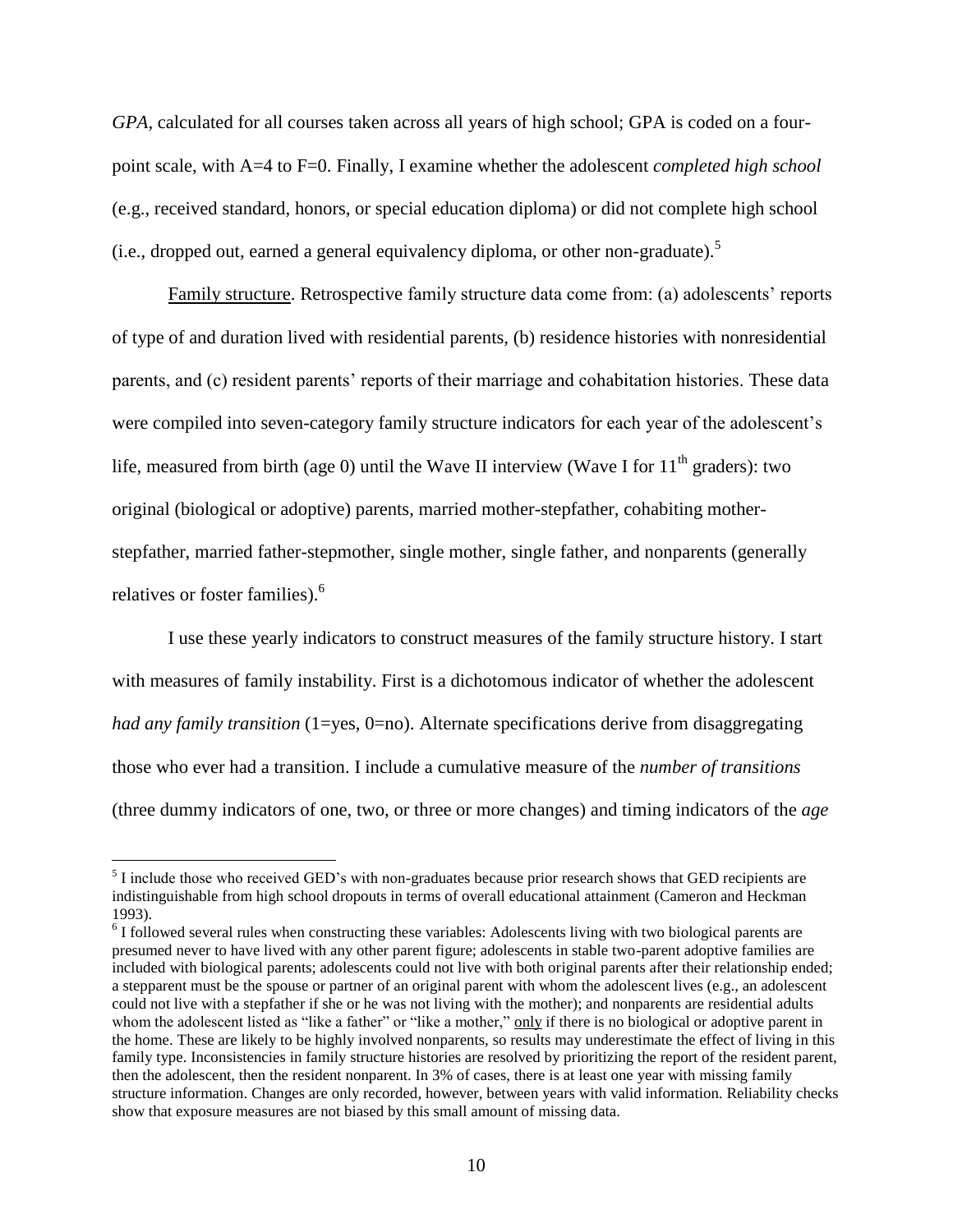*when a family transition occurred*: young childhood (birth to age 6), middle childhood (ages 7 - 11), or adolescence (age 12 or older).<sup>7</sup> For all three instability measures, the reference category is adolescents who never experienced a family transition.<sup>8</sup> As a control for the beginning of the family structure trajectory, I also created a measure of initial family status. Adolescents who lived with two biological parents or two adoptive parents up to age 1 are considered to live in a *two-parent family at birth*. 9

Control variables. Race/ethnicity is a categorical variable indicating White non-Hispanic (reference), Mexican American, other Hispanic, Black, Asian, and some other race. I also control for gender (female=1, male=0), adolescent's age at Wave I, parent's age at adolescent's birth, and family income. Verbal ability is measured with the Add Health Picture Vocabulary Test, an abridged version of the Peabody Picture Vocabulary Test. Parental education (less than high school, high school graduate, some college, college graduate) represents the highest level of education among all resident parental figures. I also include school-level indicators of urbanicity (suburban [reference], urban, rural) and school type (private=1, public=0). Finally, I include indicators of school achievement in  $9<sup>th</sup>$  grade (math course level, science course level, GPA) in models predicting Algebra II, chemistry, and cumulative GPA, respectively. Table 1 shows descriptive statistics of all variables used in this study.

*Analytic Strategy*

 $\overline{a}$ 

 $<sup>7</sup>$  Adolescents who had more than one transition were assigned to a category based on their most recent transition.</sup> For example, respondents who experienced transitions in middle childhood and adolescence were coded as having an adolescent transition.

<sup>&</sup>lt;sup>8</sup> Preliminary models included a dummy indicator for  $7<sup>th</sup>$  and  $8<sup>th</sup>$  graders in early adolescence (14 and younger) to determine if their shorter exposure creates downward bias on effects of the timing measure. This dummy indicator was not significant in any model predicting any outcome, and is not included in final models.

<sup>&</sup>lt;sup>9</sup> Additional models (not shown) included seven category measures of family structure type in adolescence. Substantive conclusions about impact of timing measures were not changed, and measures of family type at the end of the family structure trajectory may be correlated with a history of instability. Results are available upon request.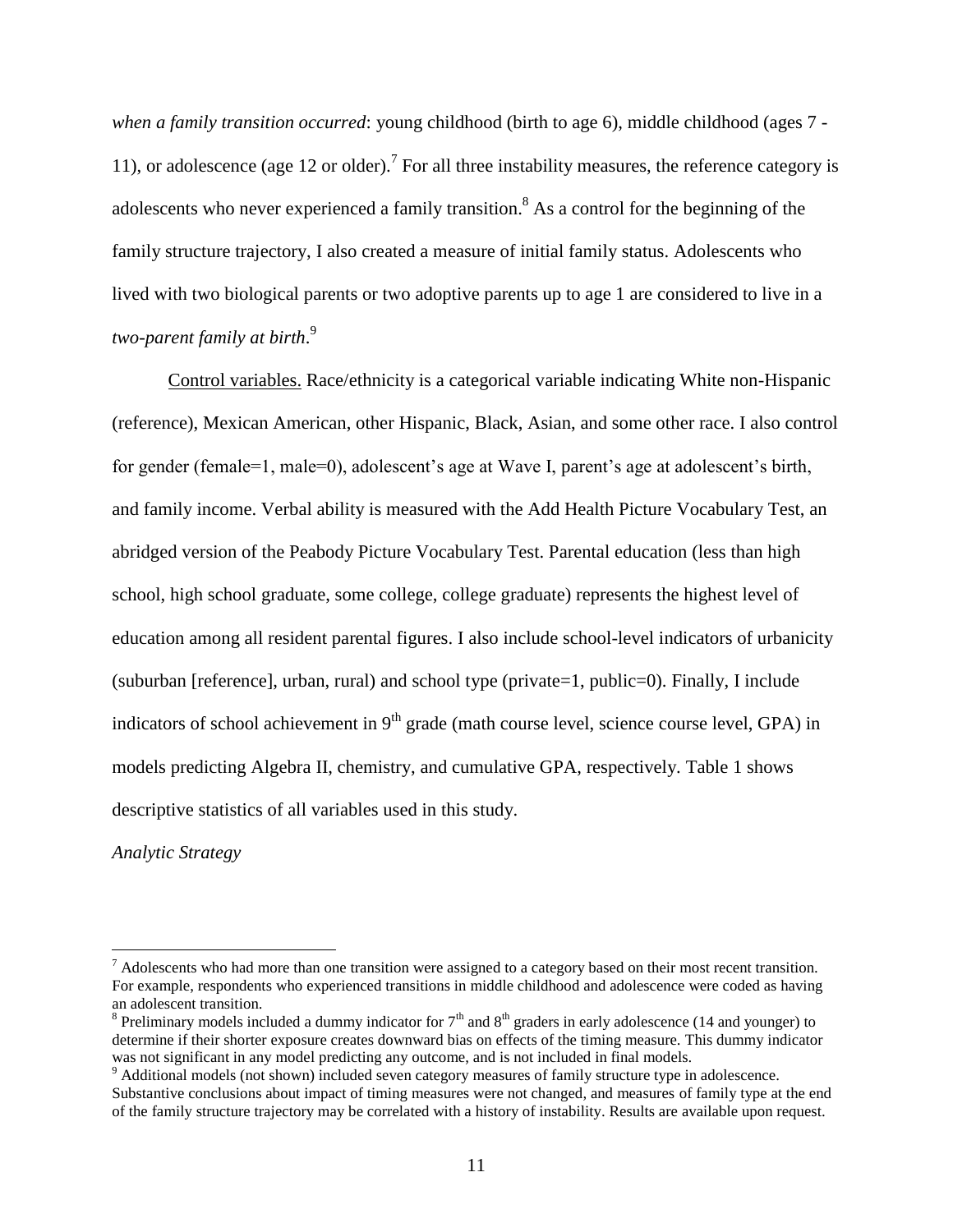Data are analyzed using logistic regression (Algebra II, chemistry, high school completion) and ordinary least squares regression (cumulative GPA). Analyses use weighted *svy* commands in STATA to adjust for the complex survey design (Chantala 2006; StataCorp 2003). Missing values are substituted using the *impute* command in STATA.<sup>10</sup> For each outcome, I include two indicators of model fit:  $R^2$  (for OLS regression) and log likelihood (for logistic regression), and Bayesian Information Criterion (BIC) statistic (Raftery 1995). The BIC statistic is calculated as  $df(\ln N) - \chi^2$ , where *df* is the degree of freedom associated with each model, *N* is the sample size, and  $\chi^2$  is the likelihood ratio of the estimated model relative to a null model with no covariates. More negative BIC values indicate a better model fit than less negative BIC values. I rely on the BIC statistic for model selection for two reasons (Raftery 1995; Teachman 2003). First, the BIC adjusts for large sample sizes. Traditional tests of model fit such as the log likelihood statistic are heavily influenced by sample size, and it can be difficult to reject ill-fitting models as sample size increases. Second, the BIC allows for comparison of non-nested models, allowing me to compare the influence of different specifications of family instability.

Selection bias is a common concern in family structure research, although evidence of substantial bias is mixed (Cherlin, Chase-Lansdale, and McRae 1998; Hao and Xie 2002; McLanahan and Sandefur 1994). While no study can completely eliminate selection bias, this study follows the model of Hao and Xie (2002) by addressing the issue on multiple fronts. First, the longitudinal research design may account for any prior selection into family types before adolescence. Second, repeated measures of math/science courses and GPA at the beginning and end of high school can address prior child outcomes and unmeasured child characteristics, while providing comprehensive indicators of the high school educational trajectory. Finally, the control

 $\overline{a}$ 

 $10$  I include flags for imputed values of verbal ability (4%), family income (11%), parent's age at adolescent's birth  $($  <1%), and 9<sup>th</sup> grade GPA (<1%). The addition of these flags does not change overall patterns of results in any model.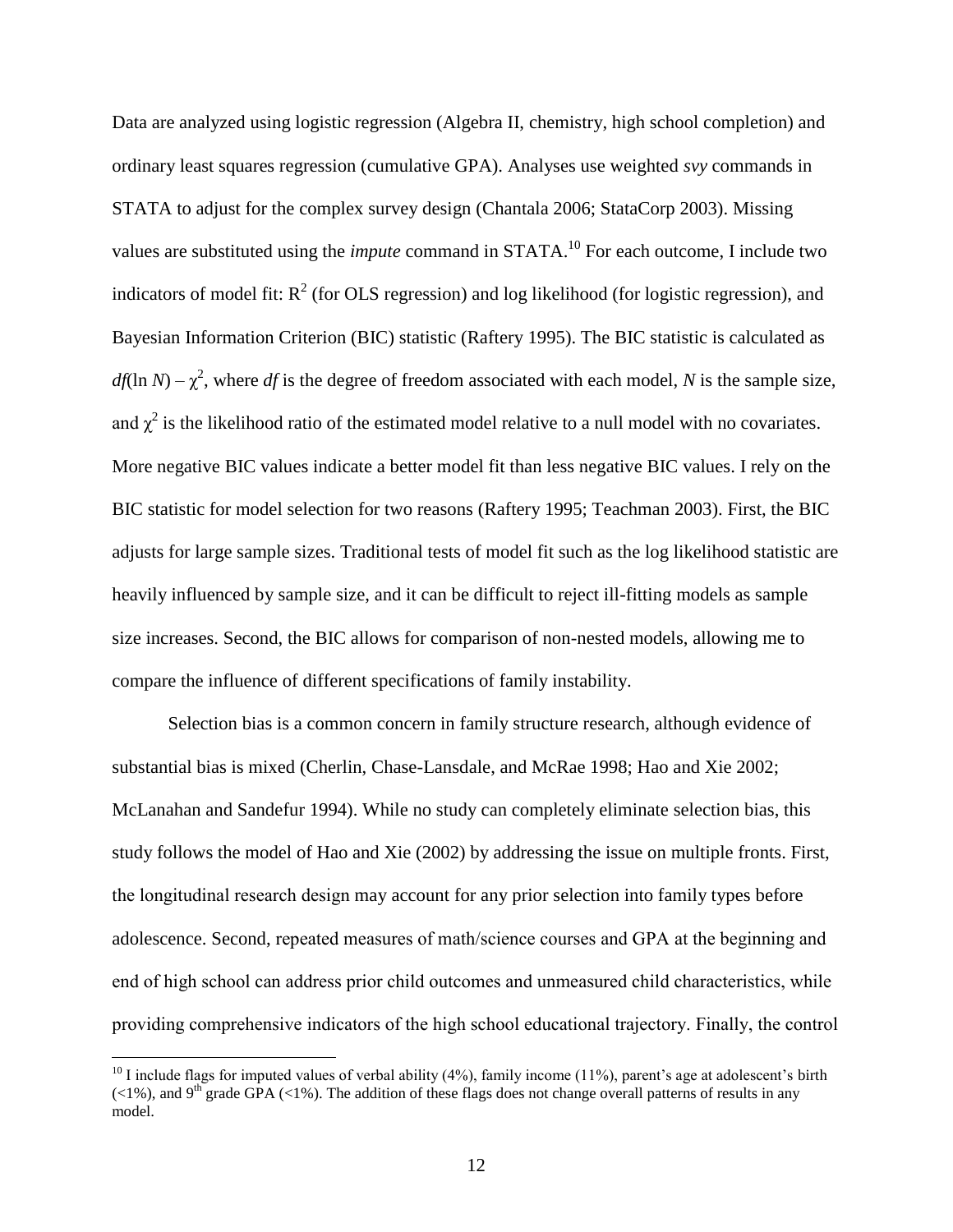for verbal ability is a stable child characteristic that captures a child's innate predisposition to develop learning skills (Holden 1990; Moore and Snyder 1991). Moreover, because the cognitive abilities of parents and children are highly correlated and composed of both genetic and environmental influences (Moore and Snyder 1991; Plomin 1989), it is possible that this measure helps to account for some unmeasured family factors that contribute to family instability and educational development.

#### **Results**

## *Dimensions of the Family Structure Trajectory*

I begin by describing the family structure trajectories of adolescents in the sample. Table 2 shows the percentages of adolescents along various indicators of the family structure trajectory throughout childhood by family status at birth. This table shows how a child's origins are related to the amount of instability and types of parental relationships they are likely to experience by adolescence. The top panel shows family status types in adolescence, as of the Wave II interview (Wave I for  $11<sup>th</sup>$  graders). Children born into two parent families are much more likely to live with either biological or adoptive parents by adolescence than are children born into single parent families (73.73% vs. 2.57%). This small percentage of children born to single parents may have parents who married or began cohabiting since their birth. About 13% of those born to two parents now live with a single mother. In contrast, adolescents born to single parents are much more likely to live in more diverse family types. For example, almost 44% of children born to single parents reside with a single mother as adolescents, while nearly 27% have transitioned to living with a married mother and stepfather, and more than 9% reside with no parental figures.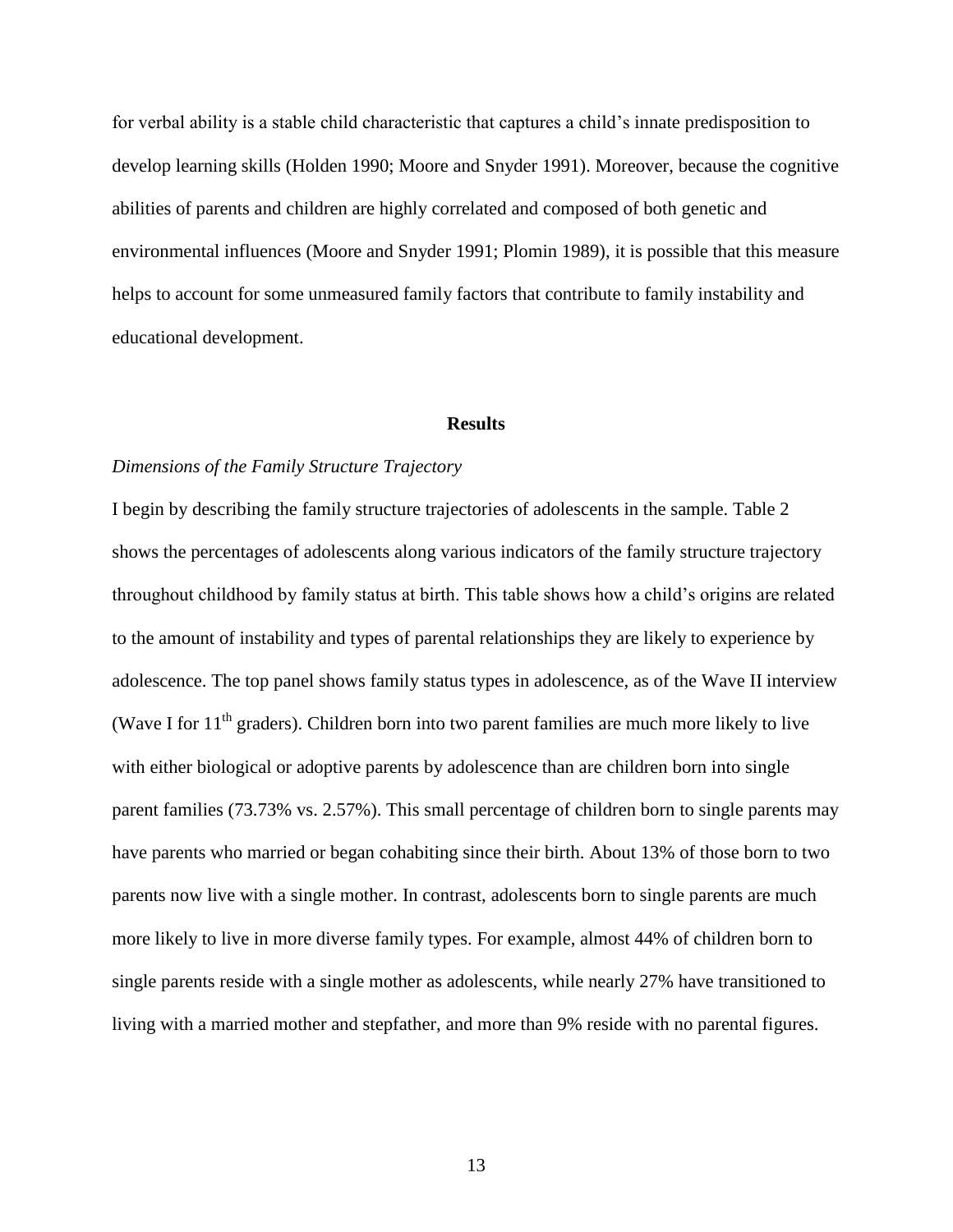Indicators of family instability provide more information about the family experiences of these adolescents throughout their lives. Almost three quarters of adolescents born to single parents have experienced a family transition, although more than one quarter of those living with two parents at birth will also face a family disruption. However, these adolescents are much more likely to have had only one transition, while teens born to single parents are as likely to have gone through two family changes as to experience only one. Finally, measures of the timing of family change suggest that transitions are more common in adolescence for both groups, although children born to single parents are more likely to experience transitions at every developmental stage. This table suggests that children who are born into different family types, distinguished by the number of available parents, are likely to diverge even more as they progress along the family structure trajectory during childhood, but that instability is not uncommon even for those starting life.

#### *Bivariate Relationships Between Family Structure and Educational Outcomes*

Table 3 shows means and percentages of the four educational outcomes, by each family structure measures. The top rows show that adolescents who were born to two biological or adoptive parents were more likely to have passed Algebra II and chemistry, completed high school, and earned higher grades than adolescents from other types of families. In terms of family instability, having ever experienced a family disruption is also negatively associated with educational outcome. Bivariate results suggest that family instability is correlated with educational development. While ever facing a transition is associated with poorer academic achievement and attainment than living in a stable family throughout childhood, having two transitions, or three or more, is associated with being less likely to pass Algebra II and chemistry, and earning lower grades, relative to only one transition. In addition, transitions during middle childhood are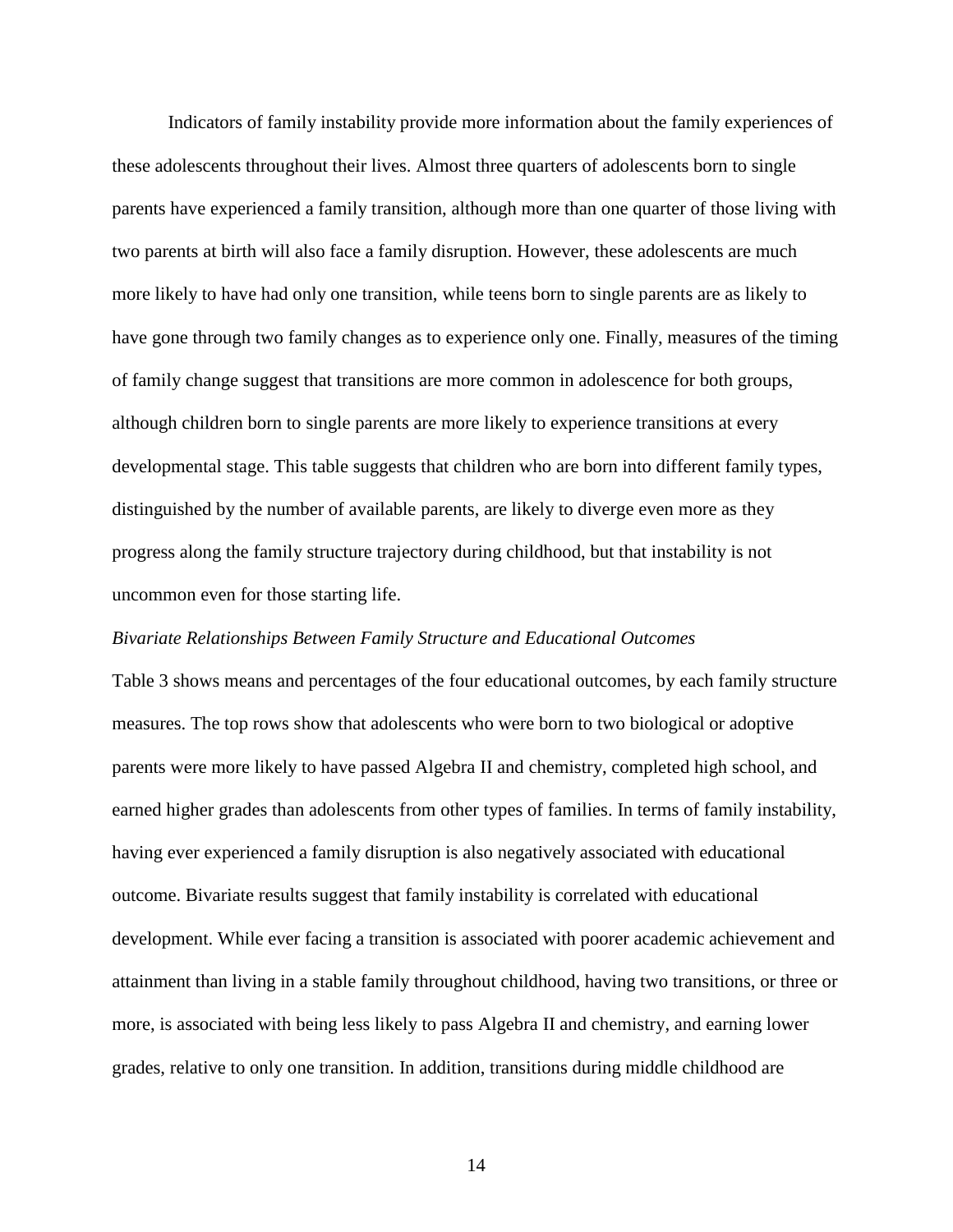associated with fewer negative consequences, relative to family structure changes in early childhood or in adolescence. A family change in adolescence is related to a lower chance of passing Algebra II, of completing high school, and lower GPA, while an early family change is associated with lower grade achievement relative to transitions in middle childhood.

#### *Multivariate Models*

While the previous tables demonstrate the complexity of family trajectories and suggest that aspects of family instability have differential impacts on indicators of educational development, one cannot fully understand the impact of family transitions without accounting for the beginning of the family structure trajectory and for control measures. I now turn to tables showing multivariate models predicting each indicator of educational development. Each table includes a baseline model showing the effect of family status at birth on each outcome, adjusted for control measures. Subsequent models add each family instability indicator (ever had a transition, number of changes, timing of transitions), and I compare effects of dummy cumulation and timing indicators using the *lincom* command in STATA (StataCorp 2003). Assessment of model fit is done by comparing transition models to the baseline model using BIC statistics. Effects of control measures are shown in multivariate tables, but are not discussed.

Table 4 presents the results of logistic regression models, showing the log odds of taking Algebra II or higher course. Model 1 shows that adolescents born into two parent families were 29% more likely to take Algebra II relative to those born into a single parent family. The next three models show different specifications of transition models. I find that having a family history of instability eliminates the early advantage associated with being born into a two-parent family; specifically, all indicators of family instability have significant and negative effects on math course achievement. Ever having a family disruption (Model 1) is associated with a 31%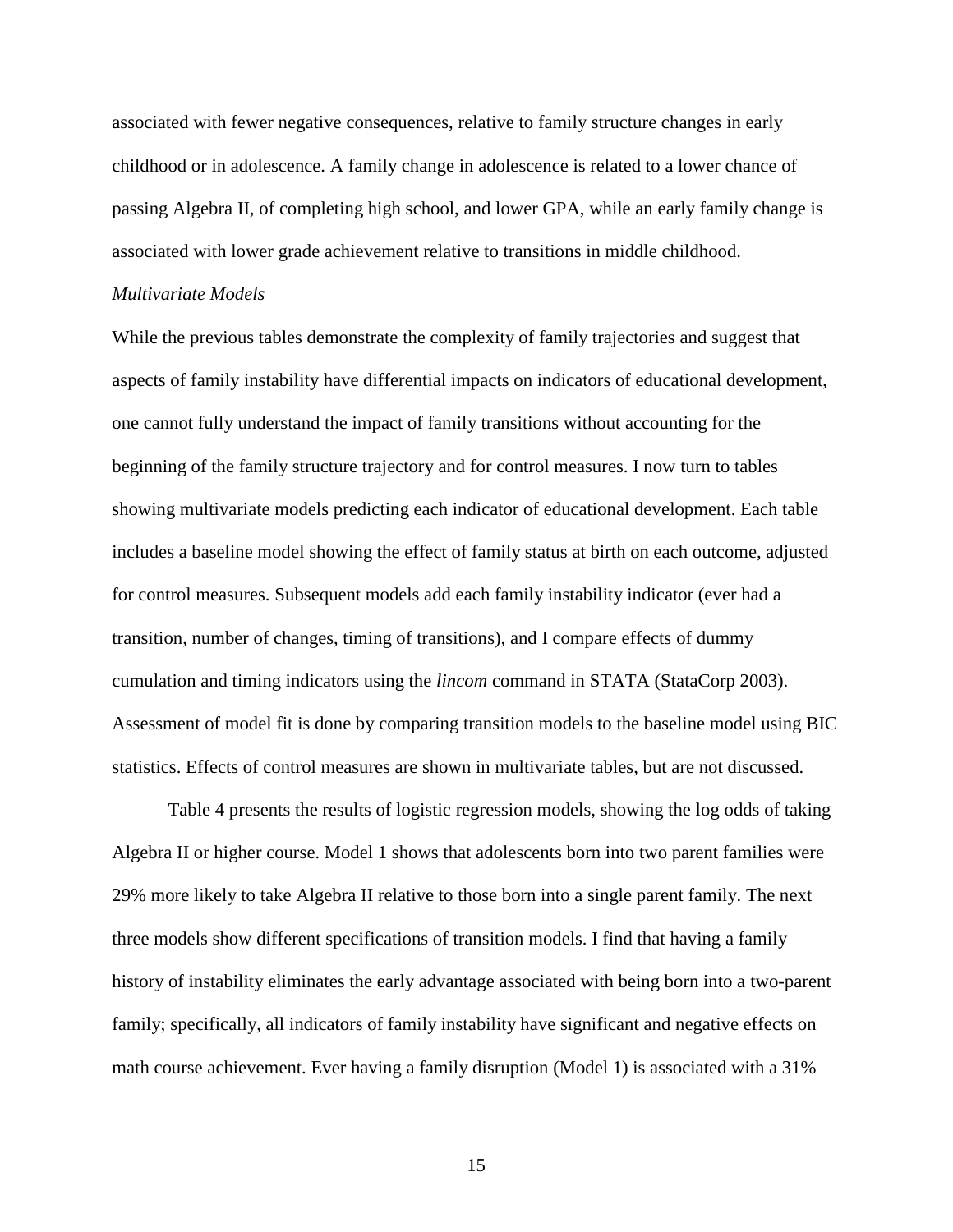reduction (OR=.69) in the odds of completing Algebra II, while having one, two, or at least three transitions are associated with odds ratios of .76, .62, and .59, respectively. The timing model shows that all transitions negatively impact the odds of passing Algebra II by the end of high school, with odds of .66 for an early childhood transition, .72 for a transition in middle childhood, and .69 for a transition in adolescence. However, I find no evidence that the number or timing of family changes moderate the impact of instability on math course achievement. That is, effects of having two, three, or more family transitions is not associated with a greater impact on the likelihood of taking Algebra II, and having a family transition in adolescence is not significantly different from a family transition in early childhood or middle childhood. BIC statistics associated with each model indicate that all three-transition models fit the data better than the baseline status model, generating more negative BIC values. Comparing the fit between Model 2 (BIC =  $-2544$ ), Model 3 (BIC =  $-2531$ ), and Model 4 (BIC =  $-2527$ ) indicates that Model 2, the simple dichotomous indicator of whether the adolescent ever had a family disruption, best predicts math course achievement.

Table 5 shows similar models predicting the log odds of passing chemistry in high school. The influence of family structure at birth on science course achievement is somewhat greater than the effect on math course achievement; adolescents born into two parent families are more than 50% more likely to pass chemistry. Controlling for a history of family transition reduces this effect, but even adolescents who later experience a family disruption still benefit from having two parents at birth. Ever facing a family transition is associated with an 18% decrease in the likelihood of passing chemistry in high school (Model 2). Interestingly, the cumulation model (Model 3) shows that adolescents who experienced two transitions are significantly less likely to pass chemistry, relative to those experiencing one transition or to those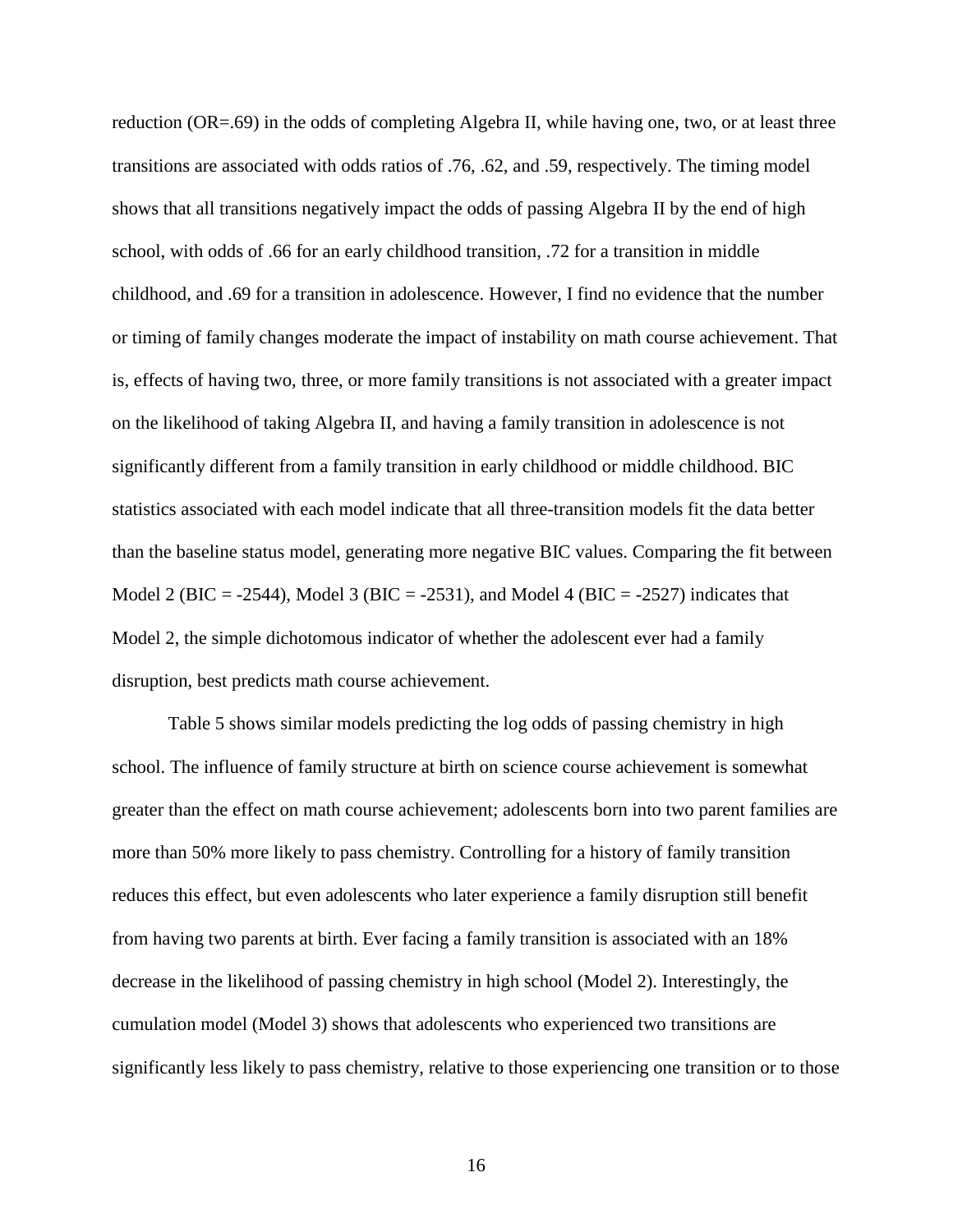from stable families; indeed, no other indicator of the number of transitions is significantly related to science course achievement. Finally, Model 4 shows that an early childhood transition reduces the likelihood of completing chemistry in high school by 30%. Similar to Table 4, BIC statistics show that the most parsimonious transition model, indicating a history of any family disruption (BIC = -1257), fits the data better than the cumulation (BIC = -1247) or timing (BIC = -1243) models and slightly better than the baseline status model (BIC = -1256).

Next, Table 6 shows results of OLS regression models predicting cumulative GPA at the end of high school. In contrast to models predicting math and science course taking, the impact of family structure indicators are relatively small and generally nonsignificant. I find no significant effects of living in a two-parent family at birth (Model 1), ever having a family disruption (Model 2), or the number of family disruptions (Model 3). Only an early childhood transition significantly reduces cumulative GPA (Model 4) and only by .05 grade points. Regardless, BIC statistics indicate that the baseline status model best fits the data (BIC = -11800) relative to the transition models (BIC  $= -11795$  for Model 2,  $-11780$  for Model 3, and  $-11784$  for Model 4).

Finally, Table 7 shows the effects of models predicting high school completion. In Model 1, a two-parent family at birth is associated with a 39% increase in the odds of completing high school relative to those born into a single parent family. Family structure at birth continues to significantly impact educational attainment even after controlling for whether the adolescent ever had a family transition (Model 2) or for the timing of family transitions (Model 4). Only cumulation measures have any significant impact on attaining a high school diploma; experiencing two family transitions reduces the likelihood of graduating from high school by 30% (Model 3). However, much like the models predicting cumulative GPA, the model just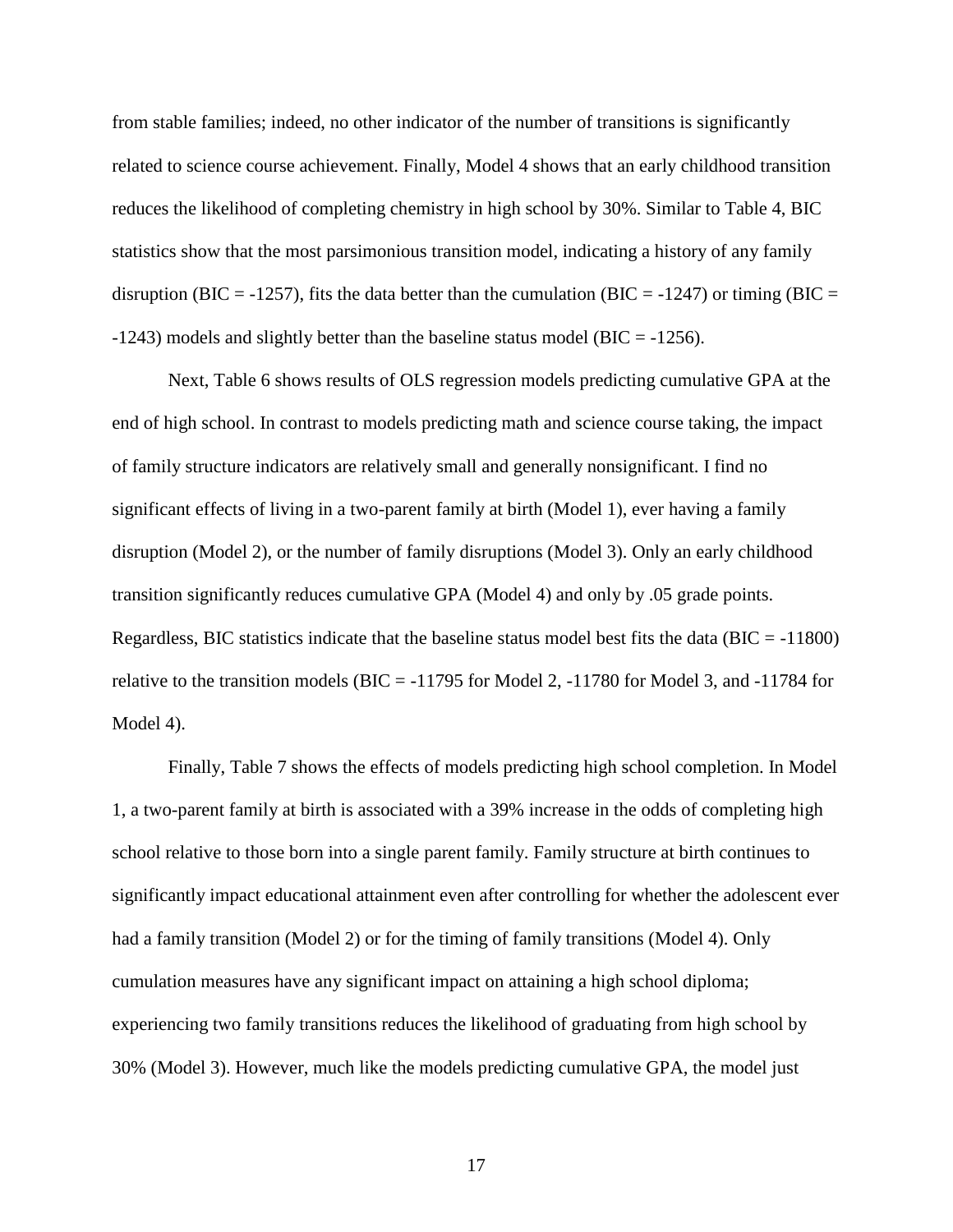including the indicator of family status at birth fits the data better ( $BIC = -309$ ) than models including indicators of a history of any family disruption (Model 2, BIC = -304), number of family transitions (Model 3,  $BIC = -290$ ), or the timing of family transitions (Model 4,  $BIC = -$ 293).

## **Conclusion**

This project sought to investigate the role of family instability in shaping adolescents' educational pathways throughout high school. I examined the family structure and transition experiences of a sample of children who were in adolescence in the mid-1990 and predicted how successfully they navigate the educational pathway in high school. This project specifically focused on examining whether accounting for family instability helps to explain educational development beyond the impact of family type. I also test two hypotheses regarding the conceptualization of family instability, based on life course theory: the cumulation hypothesis, that the negative impact of family transitions is likely to compound with the number of transitions; and the timing hypothesis, that the impact of a transition is dependent on the life stage in which it occurs.

I find significant direct effects of family instability across all models. All indicators of the ever transition, cumulation, and timing models are significantly related to taking Algebra II, and the indicator of ever transition, two transitions, and an early family change all significantly predict taking chemistry. BIC statistics suggest that the parsimonious indicator of family instability, ever having a family disruption, best predicts math and science course achievement. In contrast, I only find evidence that the timing of family instability, specifically an early childhood transition, has any impact on cumulative GPA, while experiencing two family changes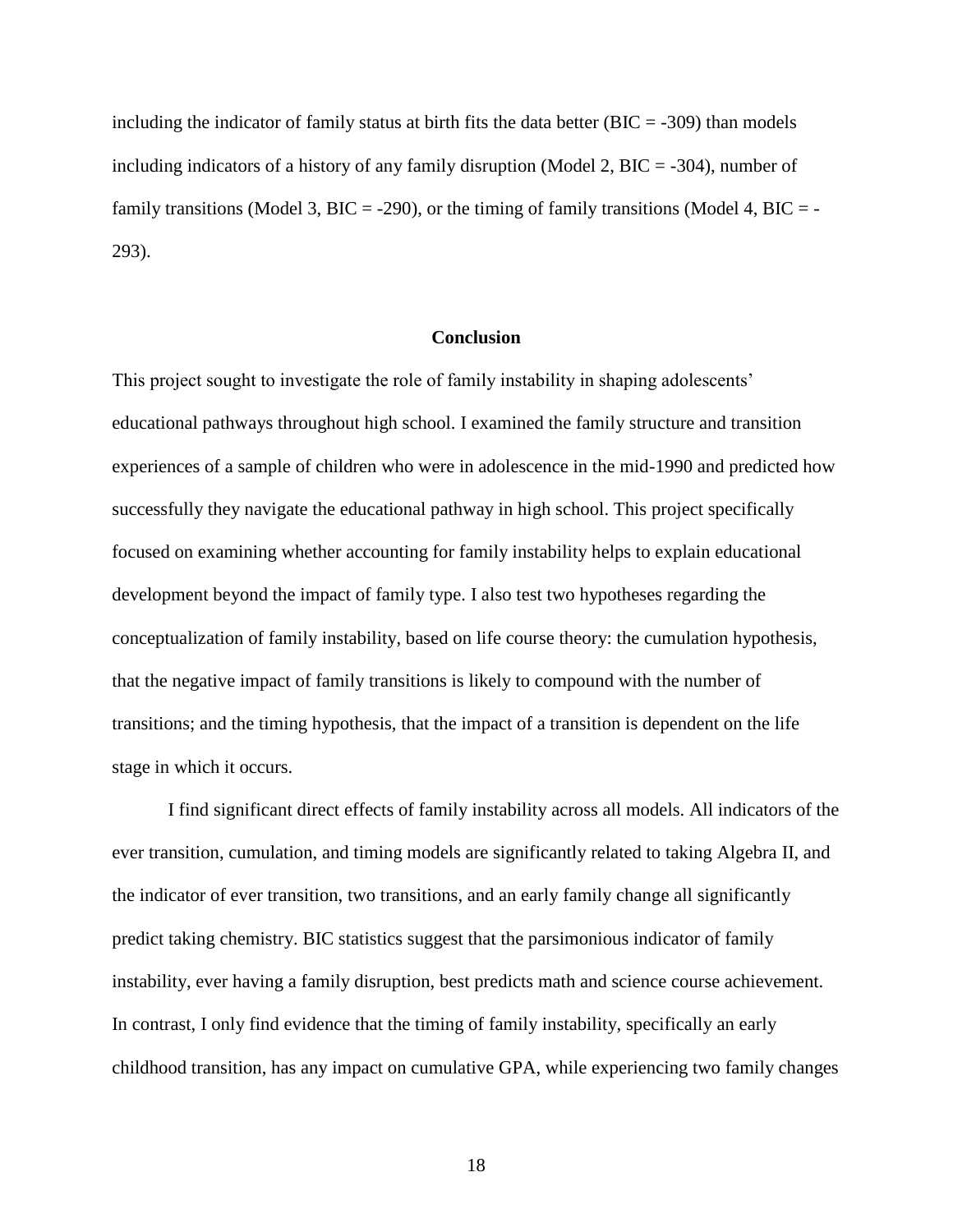is the only instability measure related to high school completion. However, these effects on grade achievement and graduation are relatively small; BIC statistics confirm that transition measures do not contribute significantly to model fit, and the baseline model of family status at birth is sufficient to estimate the influence of family structure on these outcomes.

These results suggest that family influences work differently on adolescents' progression through hierarchical course sequences than on measures of school achievement and attainment. As math and science course taking becomes more optional toward the end of high school, family instability may have increased influences on completion of college preparatory courses such as Algebra II and chemistry, which are likely to be taken at the end of the high school career (Cavanagh, Schiller, and Riegle-Crumb 2006). In contrast, overall indicators of school success such as grade achievement and high school graduation are the culminations of processes that begin in  $9<sup>th</sup>$  grade, and transitions may be less likely to derail children from the course that was established early in high school. A contribution of this study is to operationalize education as a developmental pathway, which helps to illuminate the different institutional processes that come together to shape family influences on school outcomes.

Although I hypothesized that the cumulation or timing of family instability may shape its impact on educational development, I find little support for this argument. Accounting for the number of family transitions, or the life stage in which they occur, does not improve model fit over more parsimonious models. The lack of evidence for the cumulation and timing models contrasts with findings from Heard (2007b), which showed that early family changes, especially mother changes, had stronger influences on indicators of college expectations and suspension/expulsion. Findings are more consistent with Wojtkiewicz (1993), who found that more parsimonious family structure models best predicted high school graduation. It may be that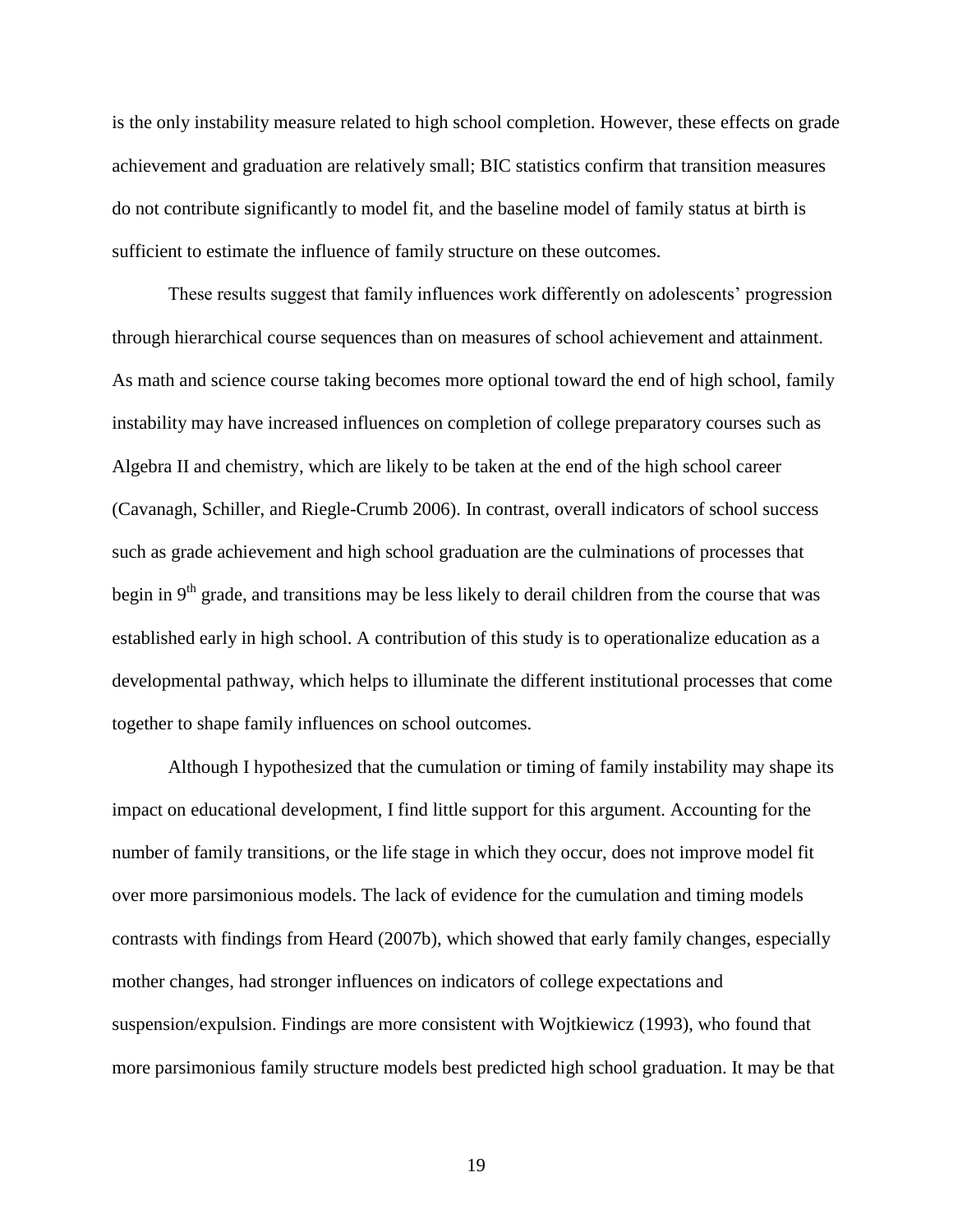the educational pathway, which is the culmination of all the years adolescents spent in high school, is less responsive to a family transition than are one-time indicators of attitudes and behavior problems, which can act as immediate barometers of children's responses to family stressors.

At the very least, these results highlight the fact that the family status that children are born into is highly predictive of their family structure experiences throughout their lives. Children who are born to a single parent are much more likely to experience a family transition at some point in their lives, as indicated in Table 2. Moreover, family status at birth has an independent influence on science course achievement and high school completion, suggesting that the circumstances surrounding a child's birth continue to shape their development and achievement well into adolescence. Unfortunately, Add Health begins well after the respondents' birth, but future research using other data sets should consider assessing indicators of the beginning of the family structure trajectory, as well as experiences that occur throughout childhood.

There are some limitations to this study that should be addressed. First, although the AHAA data provide a rich collection of information on academic experiences in high school, there are few objective indicators of academic performance and opportunities from any time before high school. Given what is known about the importance of early school experiences for later academic success and attainment (Rimm-Kaufman and Pianta 2000), future studies should incorporate academic records from all stages of children's school careers. Second, because many older respondents were interviewed when they were already in high school, this study did not include measures of family processes or adolescent adjustment from Wave I. Prior research highlights how family instability weakens family processes and social supports that encourage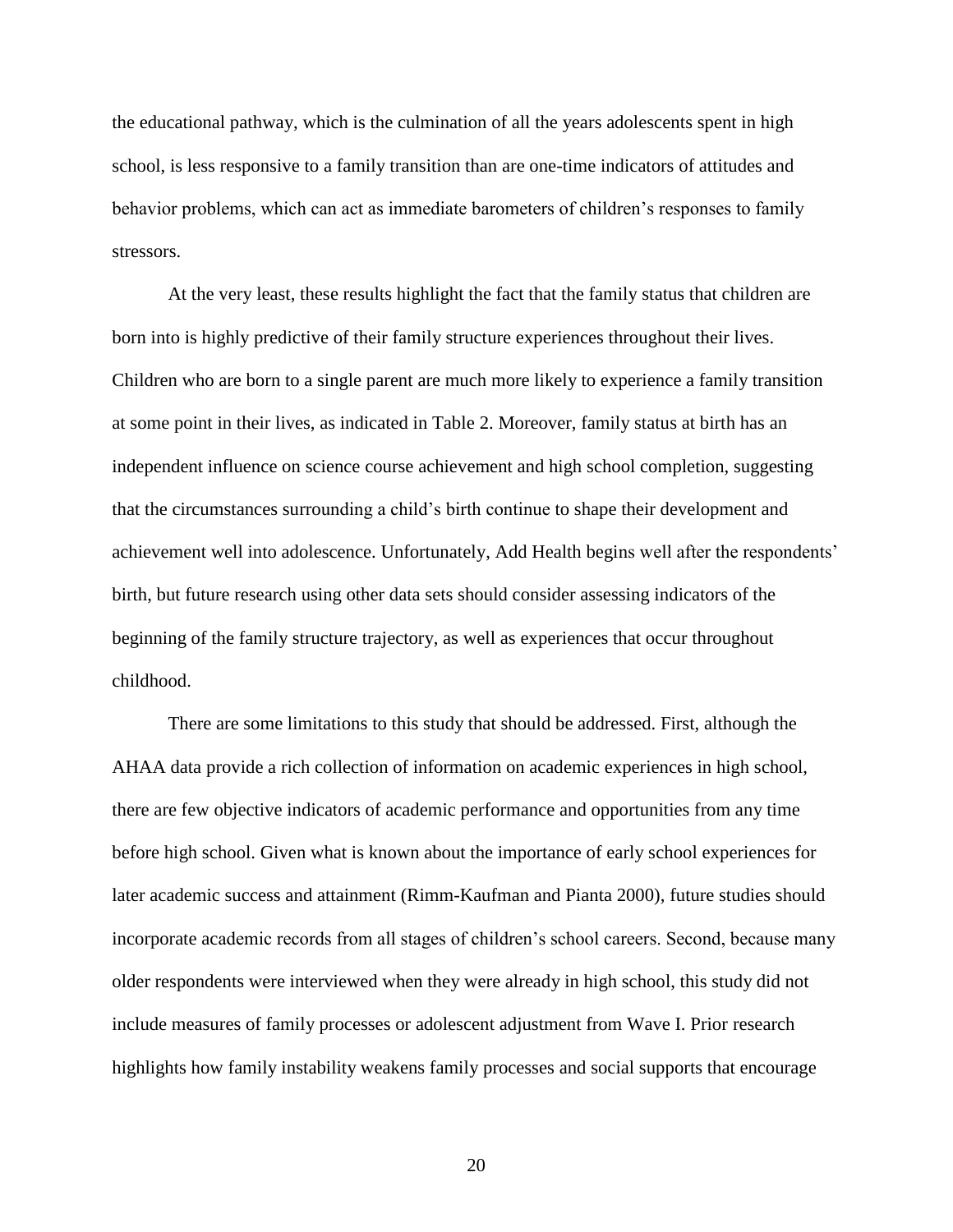academic achievement (Cavanagh, Schiller, and Riegle-Crumb 2006; Heard 2007a), and future studies should explore these explanations further. Finally, there may still be selection bias due to the processes that shape family structure experiences by adolescence. Using detailed longitudinal measures of family structure history and controlling for stable characteristics such as cognitive ability, likely reduce bias resulting from the endogeneity of family structure and adolescent wellbeing, but unmeasured characteristics of parents and children still may influence both processes. However, studies that explicitly account for selection bias have reached divergent conclusions, with some suggesting that selection inflates estimates of family structure effects (Cherlin, Chase-Lansdale, and McRae 1998), others showing that the influence of family structure actually increases after accounting for selection (Hao and Xie 2002), and still others finding little evidence of selection bias (McLanahan and Sandefur 1994). Although these studies contribute to our understanding of the processes leading to family composition, many questions remain concerning the nature of the relationship between family structure and child well-being.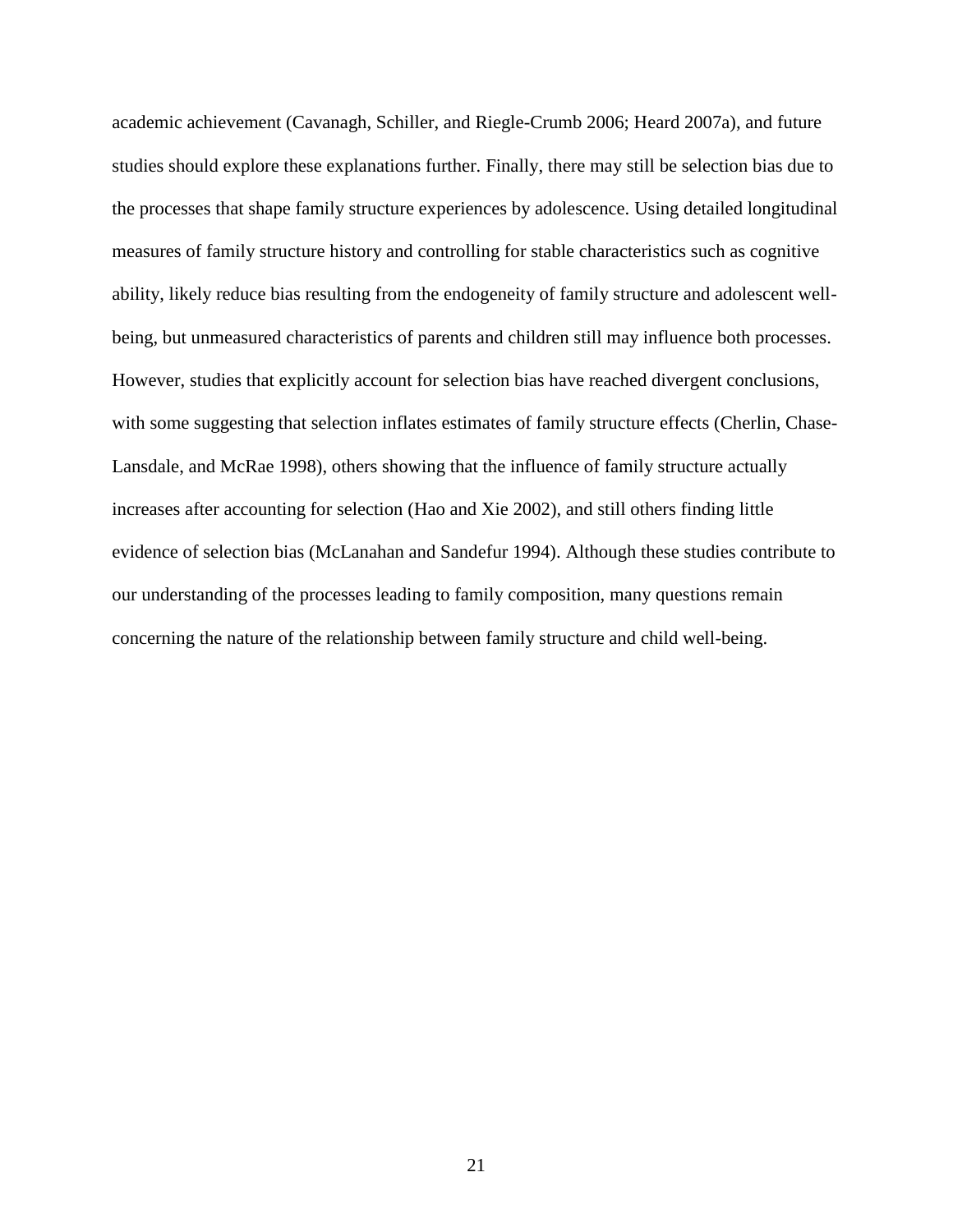| Table 1. Means and Percentages, Weighted Sample Characteristics. |            |                           |
|------------------------------------------------------------------|------------|---------------------------|
| Variable                                                         | Percentage | Mean (Standard Deviation) |
| <b>Educational Outcomes</b>                                      |            |                           |
| Math course (Algebra II)                                         | 61.17      |                           |
| Science course (Chemistry)                                       | 65.40      |                           |
| <b>Cumulative GPA</b>                                            |            | 2.59(.03)                 |
| High school completion                                           | 89.96      |                           |
|                                                                  |            |                           |
| <b>Family Structure</b>                                          |            |                           |
| Family structure at birth:                                       | 18.79      |                           |
| Single parent                                                    | 81.21      |                           |
| Two biological/adoptive parents<br>Ever had family transition:   |            |                           |
| No $(ref)$                                                       | 64.96      |                           |
| Yes                                                              | 35.04      |                           |
|                                                                  |            |                           |
| Number of family transitions:<br>No transitions (ref)            | 64.96      |                           |
| One transition                                                   | 18.58      |                           |
| Two transitions                                                  | 11.29      |                           |
| Three or more transitions                                        | 5.167      |                           |
| Timing of family transitions:                                    |            |                           |
| No transitions $(ref)$                                           | 64.96      |                           |
| Early childhood transition                                       | 7.51       |                           |
| Middle childhood transition                                      | 9.34       |                           |
| Adolescent transition                                            | 18.19      |                           |
|                                                                  |            |                           |
| <b>Adolescent Characteristics</b>                                |            |                           |
| Race/ ethnicity:                                                 |            |                           |
| White non-Hispanic (ref)                                         | 71.41      |                           |
| <b>Mexican American</b>                                          | 5.36       |                           |
| Other Hispanic                                                   | 5.09       |                           |
| <b>Black</b>                                                     | 14.13      |                           |
| Asian                                                            | 3.23       |                           |
| Some other race                                                  | 0.78       |                           |
| Female                                                           | 50.06      |                           |
| Age at Wave I                                                    |            | 14.83(0.11)               |
| Verbal ability                                                   |            | 102.89(.55)               |
| Missing                                                          | 4.44       |                           |
| <b>Household Demographics and SES</b>                            |            |                           |
| Young sibling (less than 6 years old)                            | 10.15      |                           |
| Parent's age at adolescent's birth                               |            | 26.34(.14)                |
| Missing                                                          | 0.68       |                           |

Parental education: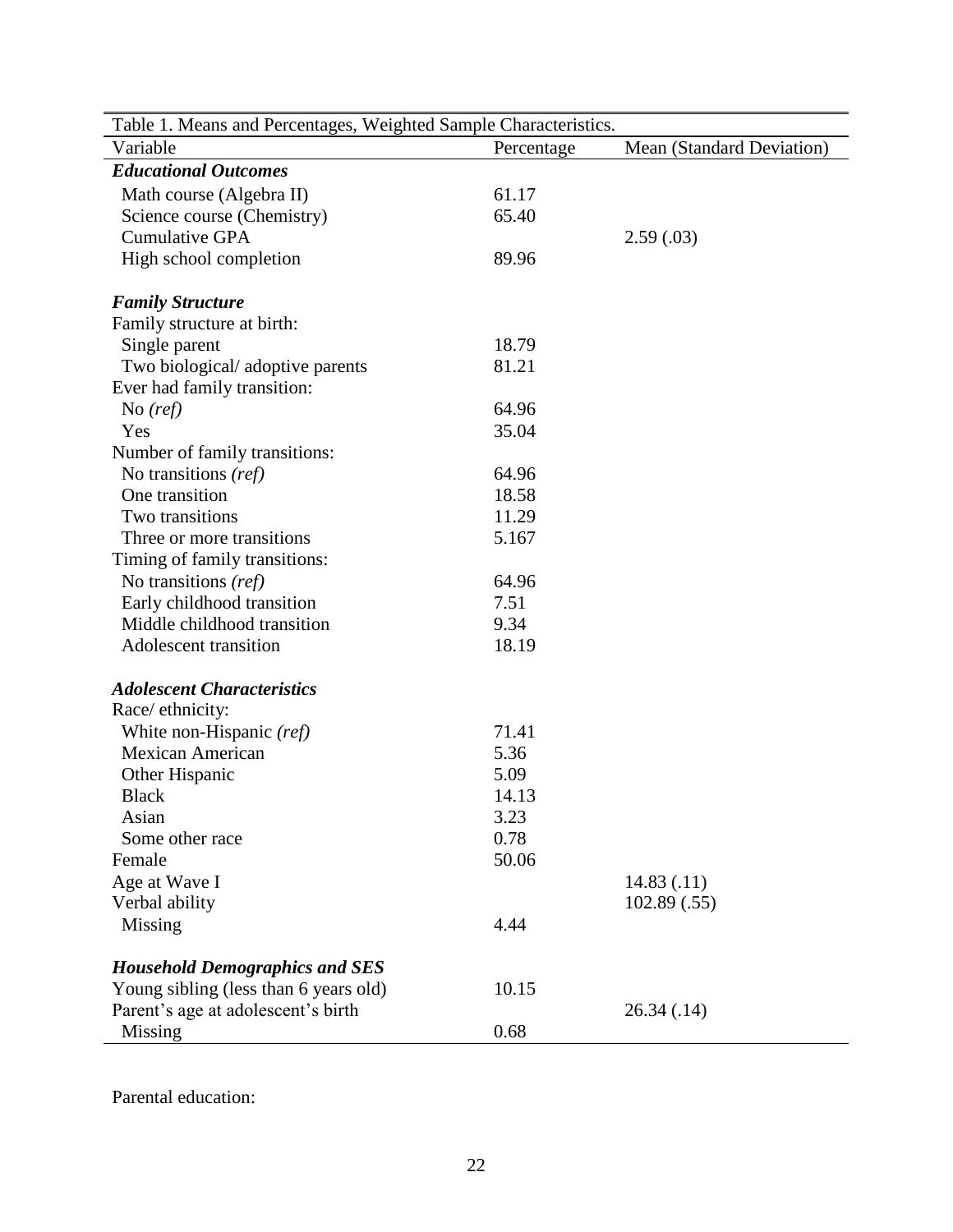| Table 1. Means and Percentages, Weighted Sample Characteristics. |            |                           |  |  |  |
|------------------------------------------------------------------|------------|---------------------------|--|--|--|
| Variable                                                         | Percentage | Mean (Standard Deviation) |  |  |  |
| Less than high school $(ref)$                                    | 10.57      |                           |  |  |  |
| High school graduate                                             | 30.3       |                           |  |  |  |
| Some college                                                     | 22.16      |                           |  |  |  |
| College graduate                                                 | 36.97      |                           |  |  |  |
| Family income                                                    |            | 46.94 (1.59)              |  |  |  |
| Missing                                                          | 10.98      |                           |  |  |  |
|                                                                  |            |                           |  |  |  |
| <b>Academic Status</b>                                           |            |                           |  |  |  |
| Ninth grade math course level                                    |            | 3.71(.05)                 |  |  |  |
| Ninth grade science course level                                 |            | 2.28(.05)                 |  |  |  |
| Ninth grade GPA                                                  |            | 2.61(.03)                 |  |  |  |
| Missing                                                          | 0.69       |                           |  |  |  |
|                                                                  |            |                           |  |  |  |
| <b>School Characteristics</b>                                    |            |                           |  |  |  |
| Urbanicity:                                                      |            |                           |  |  |  |
| Suburban (ref)                                                   | 58.19      |                           |  |  |  |
| Urban                                                            | 25.19      |                           |  |  |  |
| Rural                                                            | 16.62      |                           |  |  |  |
| Private school                                                   | 7.06       |                           |  |  |  |
|                                                                  |            |                           |  |  |  |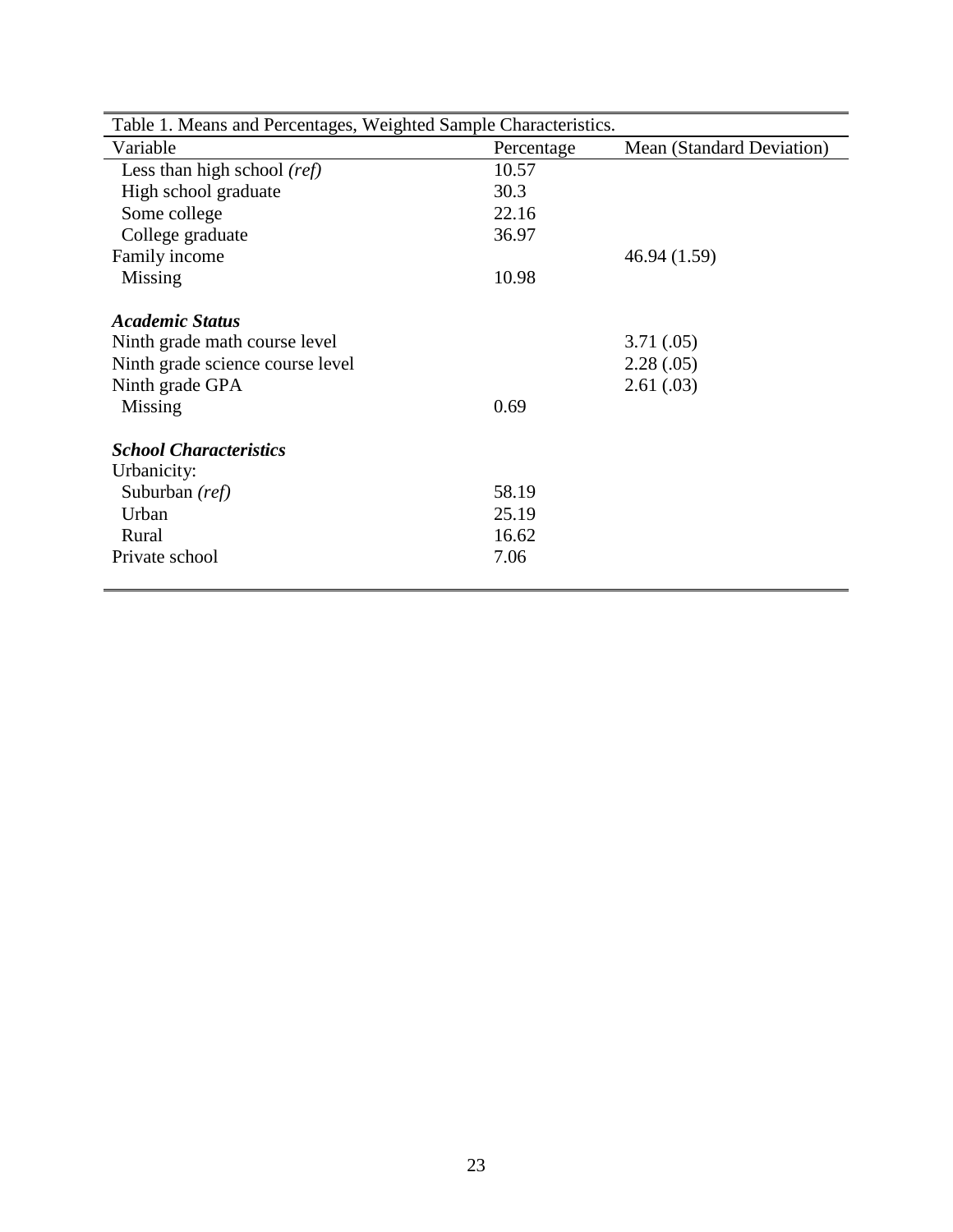|                                 | Single Parent Family at<br><b>Birth</b> | Two Parent Family at Birth |
|---------------------------------|-----------------------------------------|----------------------------|
| Family Status in Adolescence:   |                                         |                            |
| Two biological/adoptive parents | 2.57                                    | 73.73                      |
| Married mother-stepfather       | 26.93                                   | 7.78                       |
| Cohabiting mother-stepfather    | 4.41                                    | 1.35                       |
| Father-stepmother               | 6.63                                    | 1.27                       |
| Single mother                   | 43.71                                   | 12.96                      |
| Single father                   | 6.37                                    | 1.40                       |
| Nonparents                      | 9.37                                    | 1.51                       |
| Ever had family disruption      | 71.63                                   | 26.57                      |
| Number of family transitions:   |                                         |                            |
| One transition                  | 27.00                                   | 16.63                      |
| Two transitions                 | 26.99                                   | 7.66                       |
| Three or more transitions       | 17.64                                   | 2.28                       |
| Timing of family transitions:   |                                         |                            |
| Early childhood transition      | 12.82                                   | 6.28                       |
| Middle childhood transition     | 16.49                                   | 7.69                       |
| Adolescent transition           | 42.33                                   | 12.60                      |

Table 2. Dimensions of Family Structure Trajectory: Percentages of Indicators of Family Instability by Adolescence, by Family Status at Birth.

All comparisons between adolescents born into two parent family and adolescents born into single parent families are statistically significant based on t-tests, p<.001.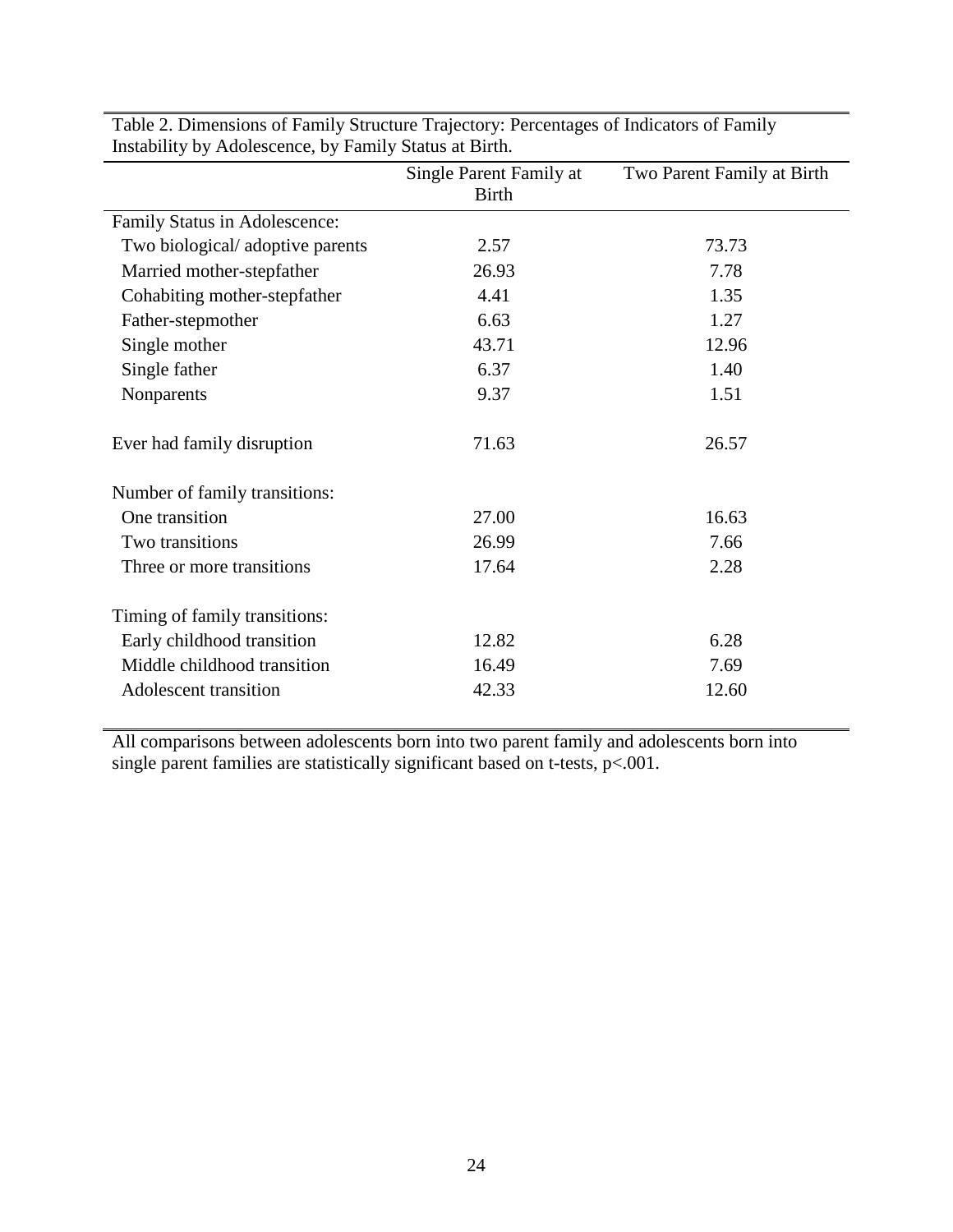| Table 5. Means (SD) / Percentages of Educational Outcomes, by Family Structure Measures. |                       |              |                               |                       |  |
|------------------------------------------------------------------------------------------|-----------------------|--------------|-------------------------------|-----------------------|--|
|                                                                                          | Algebra II            | Chemistry    | Cumulative                    | High School           |  |
|                                                                                          |                       |              | <b>GPA</b>                    | Completion            |  |
| Family structure at birth:                                                               |                       |              |                               |                       |  |
| Other families (ref)                                                                     | 45.71                 | 49.63        | 2.20(.05)                     | 82.64                 |  |
| Two biological/adoptive parents                                                          | $64.71***$            | 69.02***     | $2.68(.03)$ ***               | 91.65***              |  |
| Ever had family disruption:                                                              |                       |              |                               |                       |  |
| No $(ref)$                                                                               | 65.93                 | 69.47        | 2.71(0.03)                    | 91.82                 |  |
| <b>Yes</b>                                                                               | 52.32***              | 57.83***     | $2.39(.04)$ ***               | 86.52***              |  |
| Number of family transitions:                                                            |                       |              |                               |                       |  |
| No transitions (ref)                                                                     | 65.93                 | 69.47        | 2.71(0.03)                    | 91.82                 |  |
| One transition                                                                           | 56.45***              | $61.76***$   | $2.44(.04)$ ***               | 88.21**               |  |
| Two transitions                                                                          | 49.82*** <sup>a</sup> | $53.55***^a$ | $2.34(.06)$ *** <sup>a</sup>  | 84.57***              |  |
| Three or more transitions                                                                | $42.83***^{a}$        | $53.19***a$  | $2.31(.05)***^a$              | $84.71**$             |  |
| Timing of family transitions:                                                            |                       |              |                               |                       |  |
| No transitions $(ref)$                                                                   | 65.93                 | 69.47        | 2.71(0.03)                    | 91.82                 |  |
| Early childhood transition                                                               | 53.97***              | 56.86***     | $2.38(0.07)$ ***              | 87.16*                |  |
| Middle childhood transition                                                              | 55.93***              | $60.17**$    | $2.52(.05)$ *** <sup>b</sup>  | 90.55                 |  |
| Adolescent transition                                                                    | 49.79*** <sup>c</sup> | 57.03***     | $2.32(0.04)$ *** <sup>c</sup> | 84.17*** <sup>c</sup> |  |
|                                                                                          |                       |              |                               |                       |  |

Table 3. Means (SD) / Percentages of Educational Outcomes, by Family Structure Measures.

Superscripts indicate significant group comparisons based on t-tests: <sup>a</sup>significant difference from one transition,  $p<.05$ ;  $\frac{b}{s}$  significant difference from early childhood transition,  $p<.05$ ;  $\frac{c}{s}$  significant difference from middle childhood transition,  $p < 0.05$ .

\*p $\leq$ =.05 \*\*p $\leq$ =.01 \*\*\*p $\leq$ =.001 (significantly different from reference category)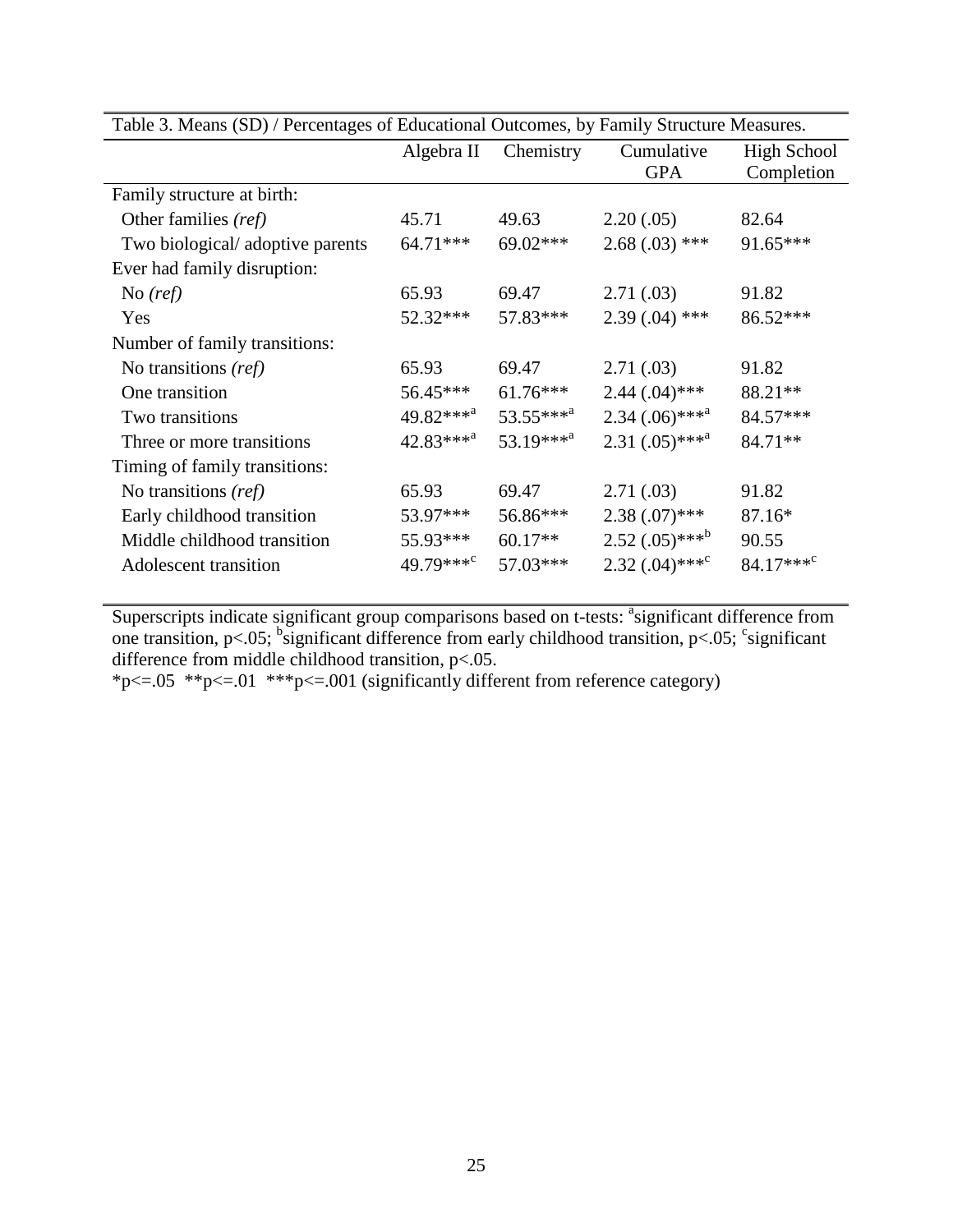Table 4. Logistic Regressions Predicting Math Course Achievement: Completing Algebra II or Higher Math Course by End of High School.

|                                       | Model 1   | Model 2   | Model 3   | Model 4   |
|---------------------------------------|-----------|-----------|-----------|-----------|
| Two parent family at birth            | $1.29*$   | 1.12      | 1.07      | 1.12      |
|                                       |           |           |           |           |
| Ever had family disruption            |           | $.69***$  |           |           |
| Number of family transitions: (none)  |           |           |           |           |
| One transition                        |           |           | $.76*$    |           |
| Two transitions                       |           |           | $.62***$  |           |
| Three or more transitions             |           |           | $.59**$   |           |
| Timing of family transitions: (none)  |           |           |           |           |
| Early childhood transition            |           |           |           | $.66*$    |
| Middle childhood transition           |           |           |           | $.72**$   |
| <b>Adolescent transition</b>          |           |           |           | $.69**$   |
| Race/ ethnicity: (White non-Hispanic) |           |           |           |           |
| <b>Mexican American</b>               | 1.19      | 1.15      | 1.15      | 1.15      |
| Other Hispanic                        | 1.30      | 1.30      | 1.29      | 1.29      |
| <b>Black</b>                          | 1.32      | 1.35      | 1.34      | 1.35      |
| Asian                                 | $2.09*$   | $2.09*$   | $2.07*$   | $2.09*$   |
| Some other race                       | 1.16      | 1.20      | 1.18      | 1.20      |
| Female                                | $1.55***$ | $1.56***$ | $1.56***$ | $1.56***$ |
| Age at Wave I                         | .98       | .98       | .99       | .98       |
| Verbal ability                        | $1.04***$ | $1.04***$ | $1.04***$ | $1.04***$ |
| Missing                               | 1.36      | 1.34      | 1.33      | 1.34      |
| Parent's age at adolescent's birth    | 1.01      | 1.01      | 1.01      | 1.01      |
| Missing                               | .65       | .65       | .65       | .65       |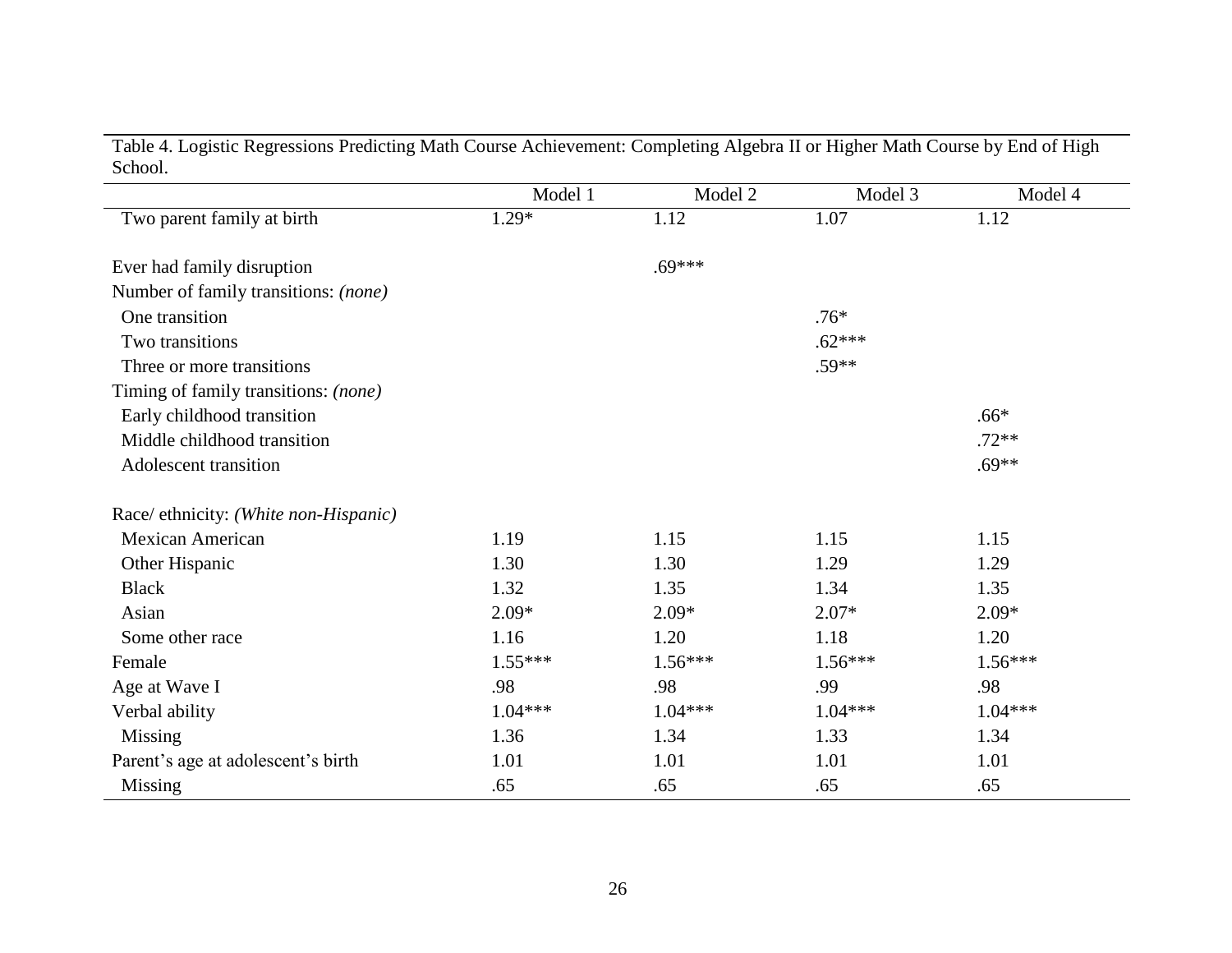|                                             | Model 1    | Model 2    | Model 3    | Model 4    |
|---------------------------------------------|------------|------------|------------|------------|
| Parental education: (Less than high school) |            |            |            |            |
| High school graduate                        | 1.23       | 1.21       | 1.21       | 1.21       |
| Some college                                | $1.74***$  | $1.71***$  | $1.71***$  | $1.71***$  |
| College graduate                            | $2.22***$  | $2.18***$  | $2.18***$  | $2.18***$  |
| Family income                               | $1.00*$    | $1.00*$    | $1.00*$    | $1.00*$    |
| Missing                                     | $1.25***$  | 1.21       | 1.21       | 1.21       |
| Ninth grade math course level               | $2.75***$  | $2.77***$  | $2.77***$  | $2.77***$  |
| Urbanicity: (Suburban)                      |            |            |            |            |
| Urban                                       | .91        | .92        | .92        | .92        |
| Rural                                       | .85        | .83        | .83        | .83        |
| Private school                              | 1.21       | 1.20       | 1.20       | 1.20       |
|                                             |            |            |            |            |
| Log Likelihood                              | $-3256.07$ | $-3241.89$ | $-3239.39$ | $-3241.75$ |
| BIC                                         | $-2524$    | $-2544$    | $-2531$    | $-2527$    |

Table 4. Logistic Regressions Predicting Math Course Achievement: Completing Algebra II or Higher Math Course by End of High School.

p<=.05 \*\*p<=.01 \*\*\*p<=.001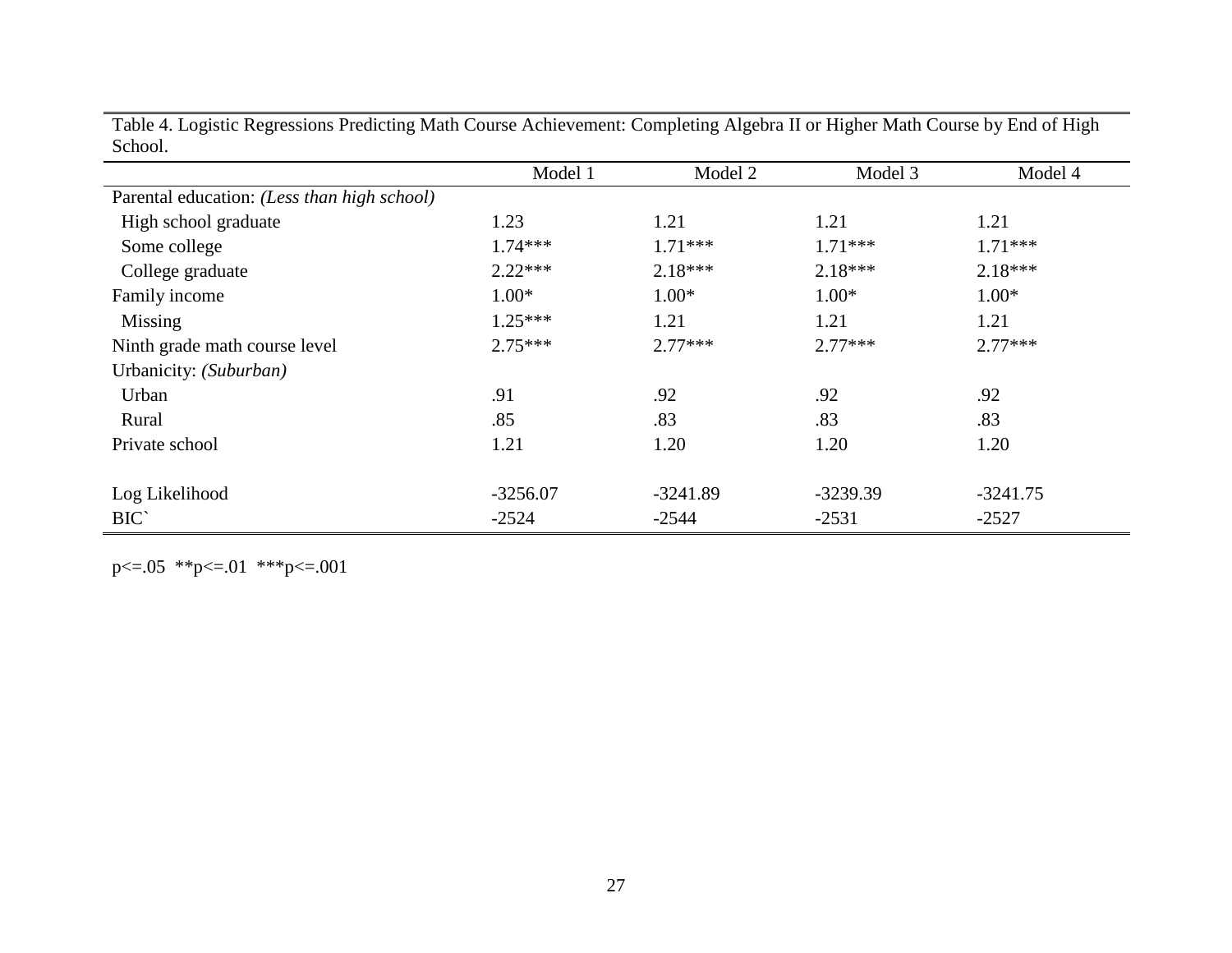Table 5. Logistic Regressions Predicting Science Course Achievement: Completing Chemistry or Higher Math Course by End of High School.

|                                       | Model 1   | Model 2   | Model 3      | Model 4   |
|---------------------------------------|-----------|-----------|--------------|-----------|
| Two parent family at birth            | $1.52***$ | $1.41***$ | $1.37***$    | $1.42***$ |
|                                       |           |           |              |           |
| Ever had family disruption            |           | $.82*$    |              |           |
| Number of family transitions: (none)  |           |           |              |           |
| One transition                        |           |           | .91          |           |
| Two transitions                       |           |           | $.68***^{a}$ |           |
| Three or more transitions             |           |           | .83          |           |
| Timing of family transitions: (none)  |           |           |              |           |
| Early childhood transition            |           |           |              | $.70*$    |
| Middle childhood transition           |           |           |              | .82       |
| Adolescent transition                 |           |           |              | .89       |
| Race/ ethnicity: (White non-Hispanic) |           |           |              |           |
| <b>Mexican American</b>               | 1.31      | 1.29      | 1.29         | 1.28      |
| Other Hispanic                        | 2.36***   | $2.36***$ | $2.34***$    | $2.36***$ |
| <b>Black</b>                          | $1.81**$  | $1.82**$  | $1.82**$     | $1.81***$ |
| Asian                                 | 3.89***   | $3.91***$ | $3.86***$    | 3.90***   |
| Some other race                       | .61       | .62       | .62          | .63       |
| Female                                | $1.50***$ | $1.50***$ | $1.50***$    | $1.51***$ |
| Age at Wave I                         | .97       | .97       | .97          | .97       |
| Verbal ability                        | $1.05***$ | $1.05***$ | $1.05***$    | $1.05***$ |
| <b>Missing</b>                        | .90       | .89       | .88          | .89       |
| Parent's age at adolescent's birth    | 1.01      | 1.01      | 1.01         | 1.01      |
| Missing                               | $.34**$   | $.35**$   | $.34**$      | $.34**$   |

Parental education: *(Less than high school)*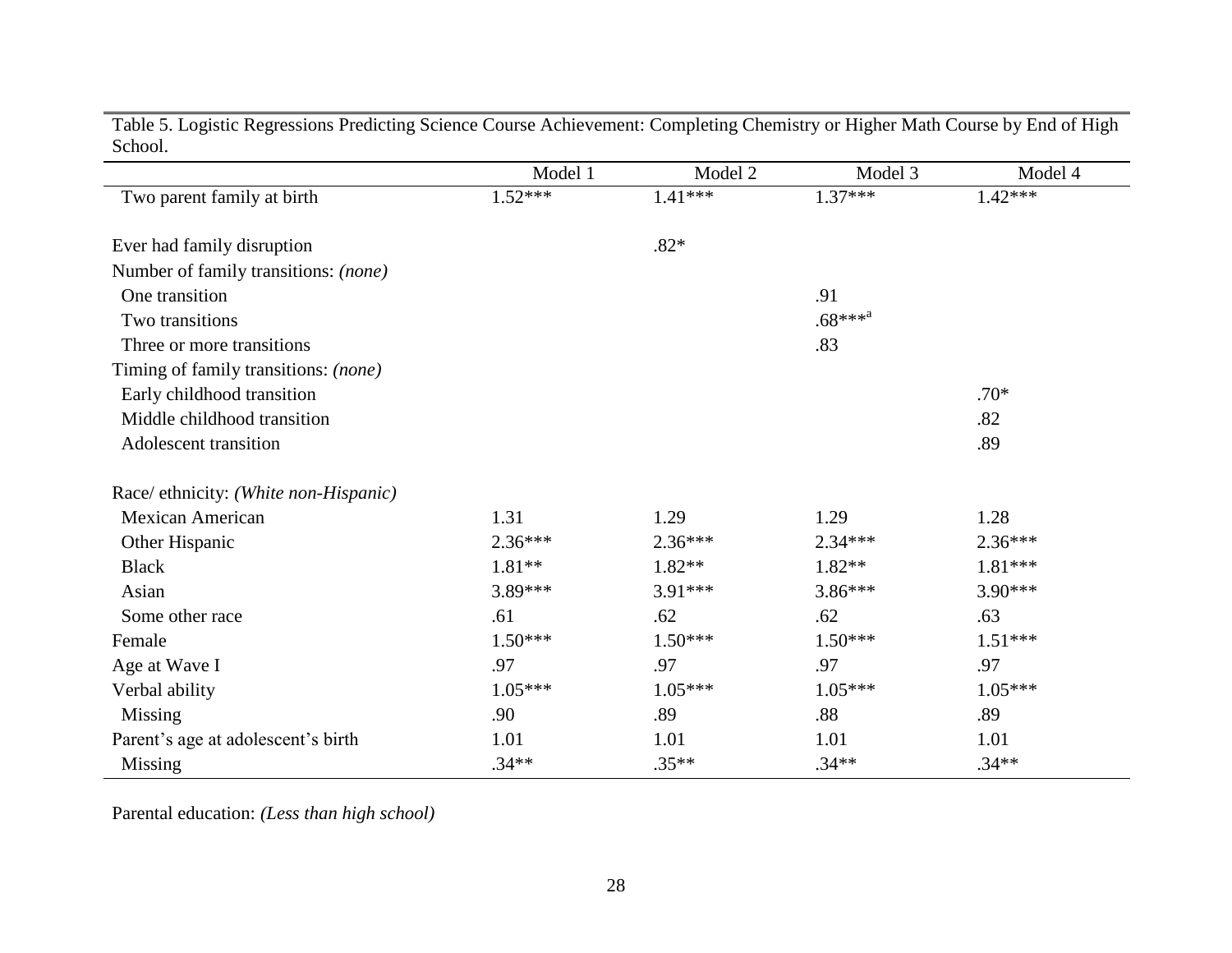Table 5. Logistic Regressions Predicting Science Course Achievement: Completing Chemistry or Higher Math Course by End of High School.

|                                  | Model 1    | Model 2    | Model 3    | Model 4    |
|----------------------------------|------------|------------|------------|------------|
| High school graduate             | 1.23       | 1.22       | 1.22       | 1.23       |
| Some college                     | $1.57**$   | $1.56**$   | $1.56**$   | $1.57**$   |
| College graduate                 | $2.44***$  | $2.42***$  | $2.41***$  | $2.44***$  |
| Family income                    | $1.01**$   | $1.01**$   | $1.01**$   | $1.01**$   |
| Missing                          | $1.36*$    | $1.34*$    | $1.34*$    | $1.35*$    |
| Ninth grade science course level | $1.60***$  | $1.59***$  | $1.59***$  | $1.60***$  |
| Urbanicity: (Suburban)           | .85        | .86        | .86        | .86        |
| Urban                            | 1.05       | 1.04       | 1.04       | 1.04       |
| Rural                            | 1.88*      | 1.88*      | 1.88*      | 1.89*      |
| Private school                   |            |            |            |            |
|                                  |            |            |            |            |
| Log likelihood                   | $-3712.43$ | $-3707.73$ | $-3703.66$ | $-3705.83$ |
| BIC                              | $-1256$    | $-1257$    | $-1247$    | $-1243$    |

Superscript<sup>a</sup> indicates significant group comparison from one transition based on t-tests,  $p<.05$ .

 $p \leq 0.05$  \*\*p $\leq 0.01$  \*\*\*p $\leq 0.001$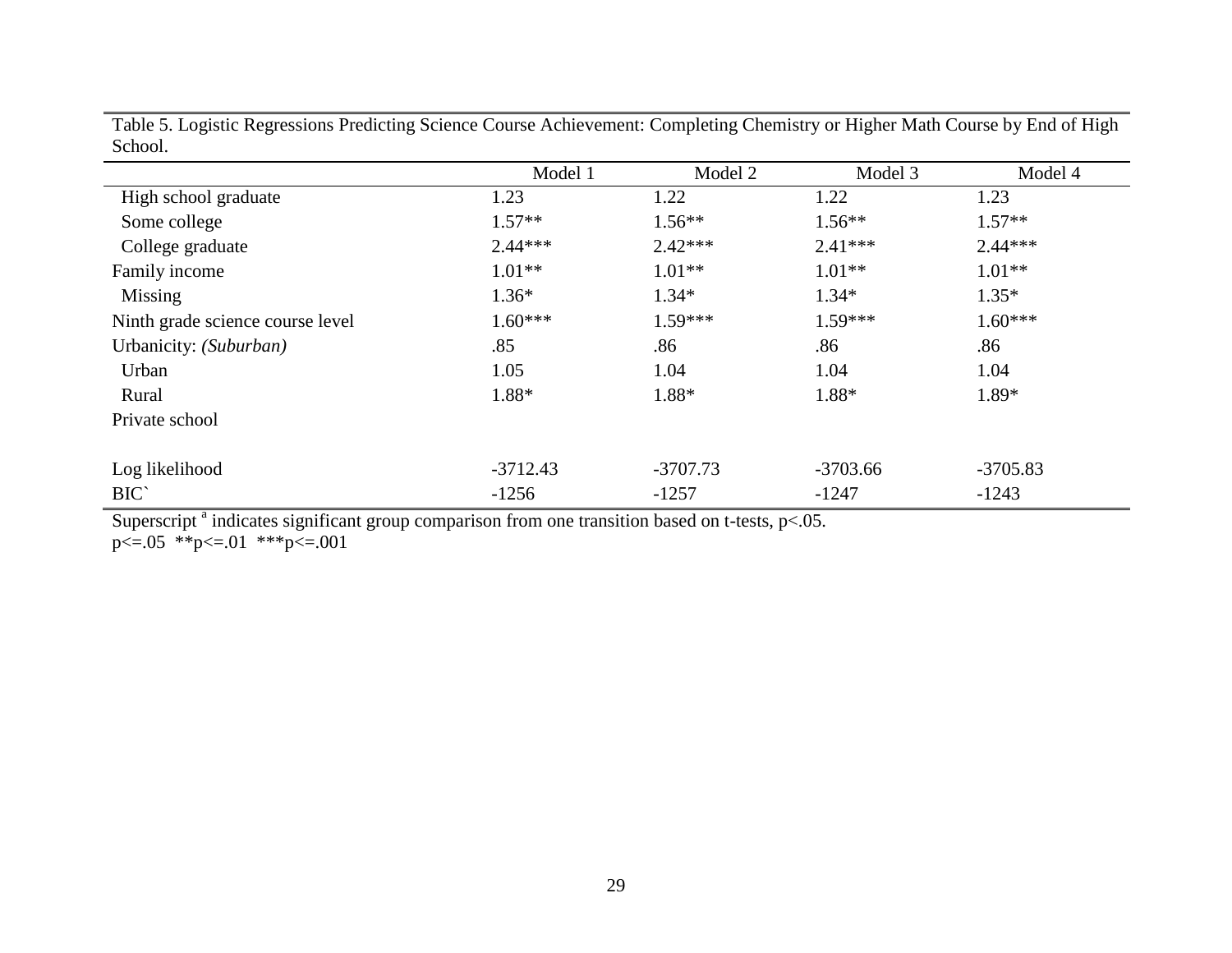| Table 6. OLS Regressions Predicting Cumulative GPA by End of High School. |          |          |          |          |  |
|---------------------------------------------------------------------------|----------|----------|----------|----------|--|
|                                                                           | Model 1  | Model 2  | Model 3  | Model 4  |  |
| Two parent family at birth                                                | .04      | .03      | .03      | .03      |  |
|                                                                           |          |          |          |          |  |
| Ever had family disruption                                                |          | $-.02$   |          |          |  |
| Number of family transitions: (none)                                      |          |          |          |          |  |
| One transition                                                            |          |          | $-.02$   |          |  |
| Two transitions                                                           |          |          | $-.02$   |          |  |
| Three or more transitions                                                 |          |          | .01      |          |  |
| Timing of family transitions: (none)                                      |          |          |          |          |  |
| Early childhood transition                                                |          |          |          | $-.05*$  |  |
| Middle childhood transition                                               |          |          |          | .00      |  |
| Adolescent transition                                                     |          |          |          | $-.02$   |  |
|                                                                           |          |          |          |          |  |
| Race/ ethnicity: (White non-Hispanic)                                     |          |          |          |          |  |
| <b>Mexican American</b>                                                   | .04      | .04      | .04      | .04      |  |
| Other Hispanic                                                            | $-.03$   | $-.03$   | $-.03$   | $-.03$   |  |
| <b>Black</b>                                                              | $-.04$   | $-.04$   | $-.04$   | $-.04$   |  |
| Asian                                                                     | $-.04$   | $-.04$   | $-.04$   | $-.04$   |  |
| Some other race                                                           | .05      | .05      | .05      | .05      |  |
| Female                                                                    | .11      | .11      | .11      | .11      |  |
| Age at Wave I                                                             | $-.00$   | $-0.00$  | $-.00$   | $-.00.$  |  |
| Verbal ability                                                            | $.00***$ | $.00***$ | $.00***$ | $.00***$ |  |
| Missing                                                                   | .00      | .00      | .00      | .00      |  |
| Parent's age at adolescent's birth                                        | $.00**$  | $.00**$  | $.00**$  | $.00**$  |  |
| Missing                                                                   | $-.03$   | $-.03$   | $-.03$   | $-.03$   |  |

Parental education: *(Less than high school)*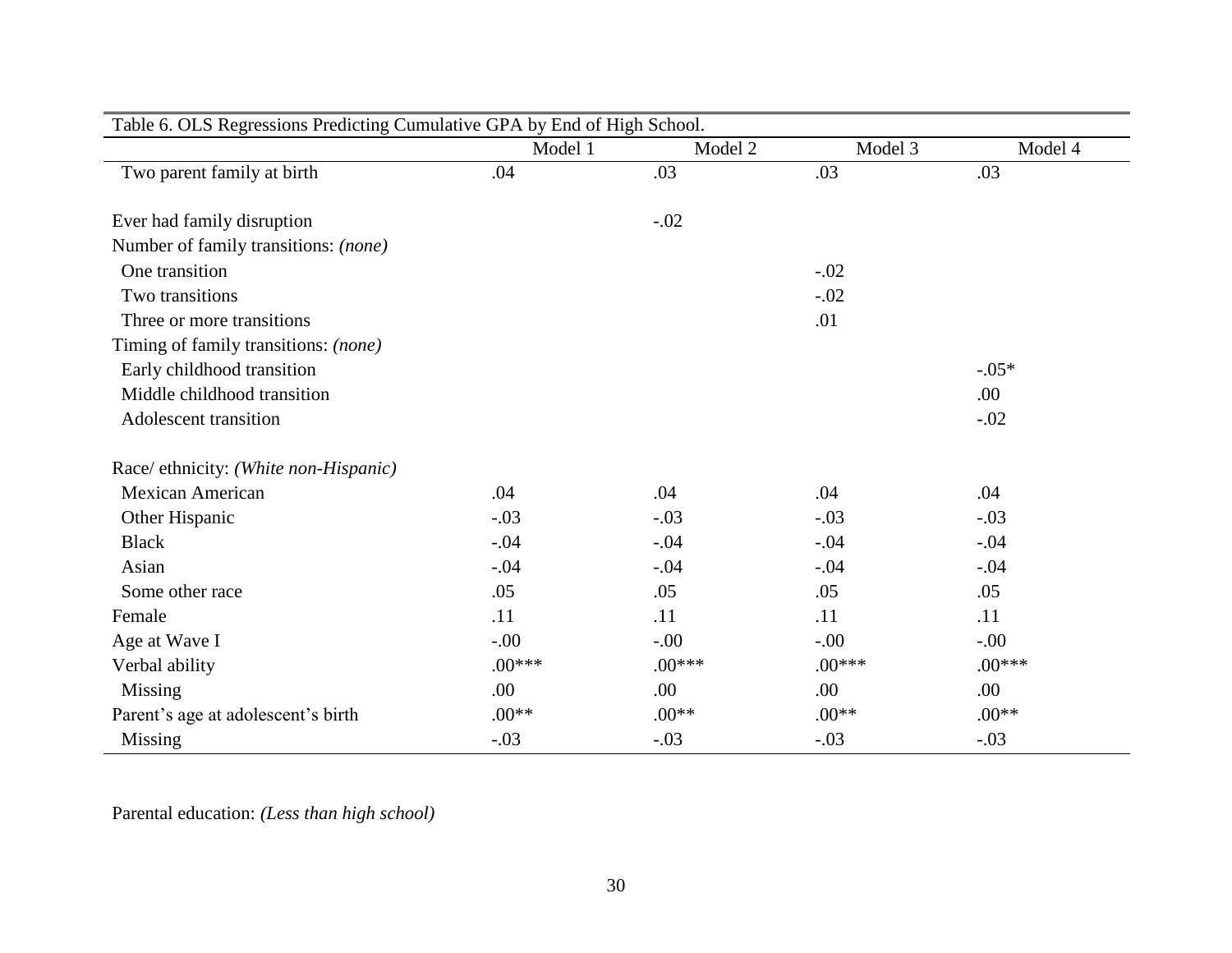| Table 6. OLS Regressions Predicting Cumulative GPA by End of High School. |          |          |          |          |
|---------------------------------------------------------------------------|----------|----------|----------|----------|
|                                                                           | Model 1  | Model 2  | Model 3  | Model 4  |
| High school graduate                                                      | $.06*$   | $.06*$   | $.06*$   | $.06*$   |
| Some college                                                              | $.13***$ | $.13***$ | $.13***$ | $.13***$ |
| College graduate                                                          | $.15***$ | $.15***$ | $.15***$ | $.15***$ |
| Family income                                                             | $.00***$ | $.00***$ | $.00***$ | $.00***$ |
| Missing                                                                   | $-.00$   | $-0.00$  | $-.00$   | $-.00$   |
| Ninth grade GPA                                                           | $.78***$ | $.78***$ | $.78***$ | $.78***$ |
| Missing                                                                   | $.55*$   | $.55*$   | $.55*$   | $.55*$   |
| Urbanicity: (Suburban)                                                    |          |          |          |          |
| Urban                                                                     | $-.02$   | $-.02$   | $-.02$   | $-.02$   |
| Rural                                                                     | .02      | .02      | .02      | .02      |
| Private school                                                            | $-.01$   | $-.01$   | $-.01$   | $-.01$   |
|                                                                           |          |          |          |          |
| $R^2$                                                                     | .82      | .82      | .82      | .82      |
| BIC`                                                                      | $-11800$ | $-11795$ | $-11780$ | $-11784$ |

 $p \le 0.05$  \*\*p $\le 0.01$  \*\*\*p $\le 0.001$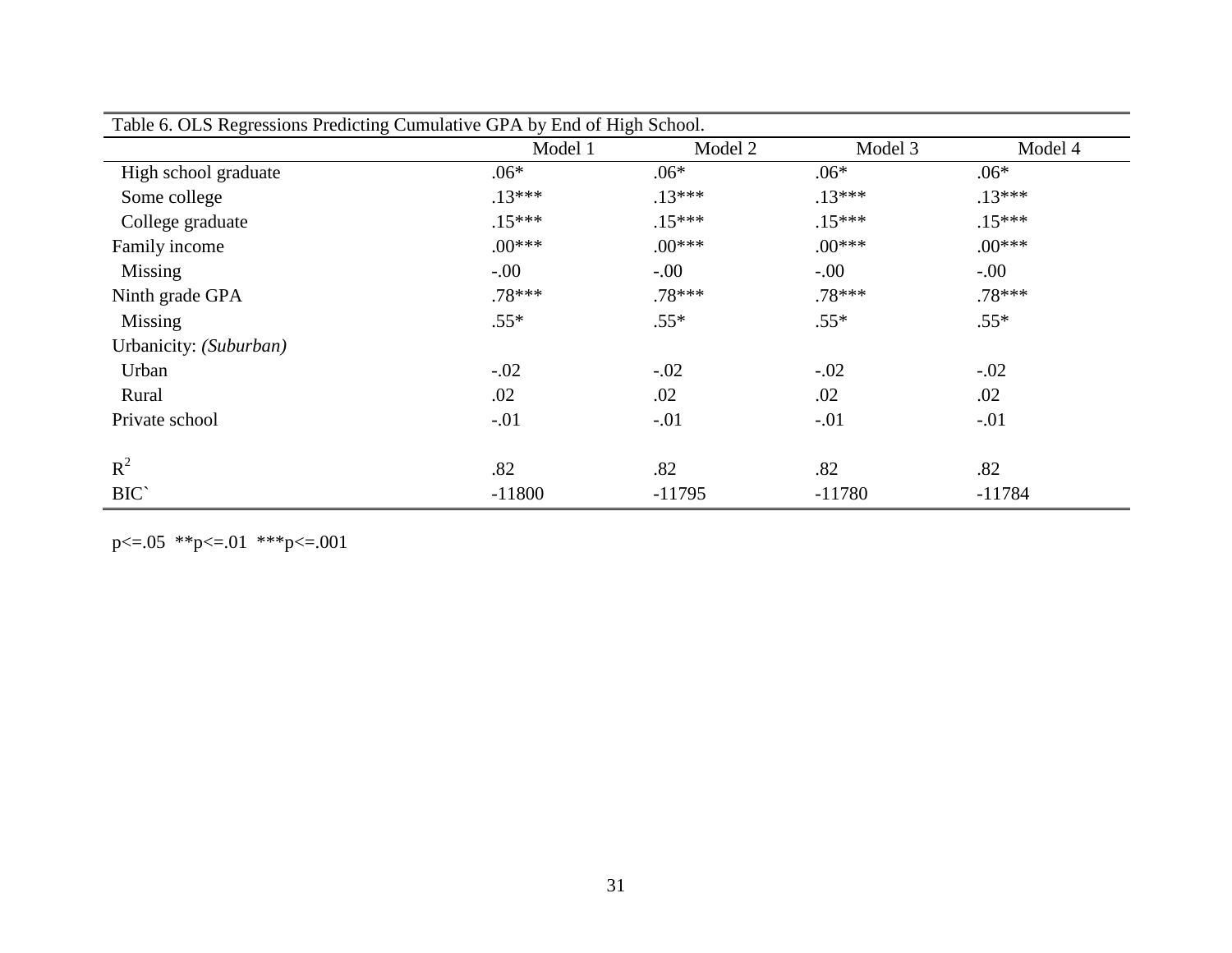| Table 7. Logistic Regressions Predicting High School Completion. |           |           |           |           |  |
|------------------------------------------------------------------|-----------|-----------|-----------|-----------|--|
|                                                                  | Model 1   | Model 2   | Model 3   | Model 4   |  |
| Two parent family at birth                                       | $1.39*$   | $1.31*$   | 1.28      | $1.30*$   |  |
|                                                                  |           |           |           |           |  |
| Ever had family disruption                                       |           | $.84\,$   |           |           |  |
| Number of family transitions: (none)                             |           |           |           |           |  |
| One transition                                                   |           |           | .93       |           |  |
| Two transitions                                                  |           |           | $.70*$    |           |  |
| Three or more transitions                                        |           |           | .84       |           |  |
| Timing of family transitions: (none)                             |           |           |           |           |  |
| Early childhood transition                                       |           |           |           | .78       |  |
| Middle childhood transition                                      |           |           |           | 1.12      |  |
| Adolescent transition                                            |           |           |           | .76       |  |
|                                                                  |           |           |           |           |  |
| Race/ ethnicity: (White non-Hispanic)                            |           |           |           |           |  |
| <b>Mexican American</b>                                          | 1.15      | 1.15      | 1.15      | 1.15      |  |
| Other Hispanic                                                   | .81       | .81       | .81       | .81       |  |
| <b>Black</b>                                                     | .89       | .89       | .89       | .89       |  |
| Asian                                                            | 1.27      | 1.27      | 1.27      | 1.27      |  |
| Some other race                                                  | .88       | .88       | .88       | .88       |  |
| Female                                                           | $1.57***$ | $1.57***$ | $1.57***$ | $1.57***$ |  |
| Age at Wave I                                                    | 1.00      | 1.00      | 1.00      | 1.00      |  |
| Verbal ability                                                   | $1.02***$ | $1.02***$ | $1.02***$ | $1.02***$ |  |
| Missing                                                          | 1.01      | 1.01      | 1.01      | 1.01      |  |
| Parent's age at adolescent's birth                               | 1.02      | 1.02      | 1.02      | 1.02      |  |
| Missing                                                          | .34       | .34       | .34       | .34       |  |

Parental education: *(Less than high school)*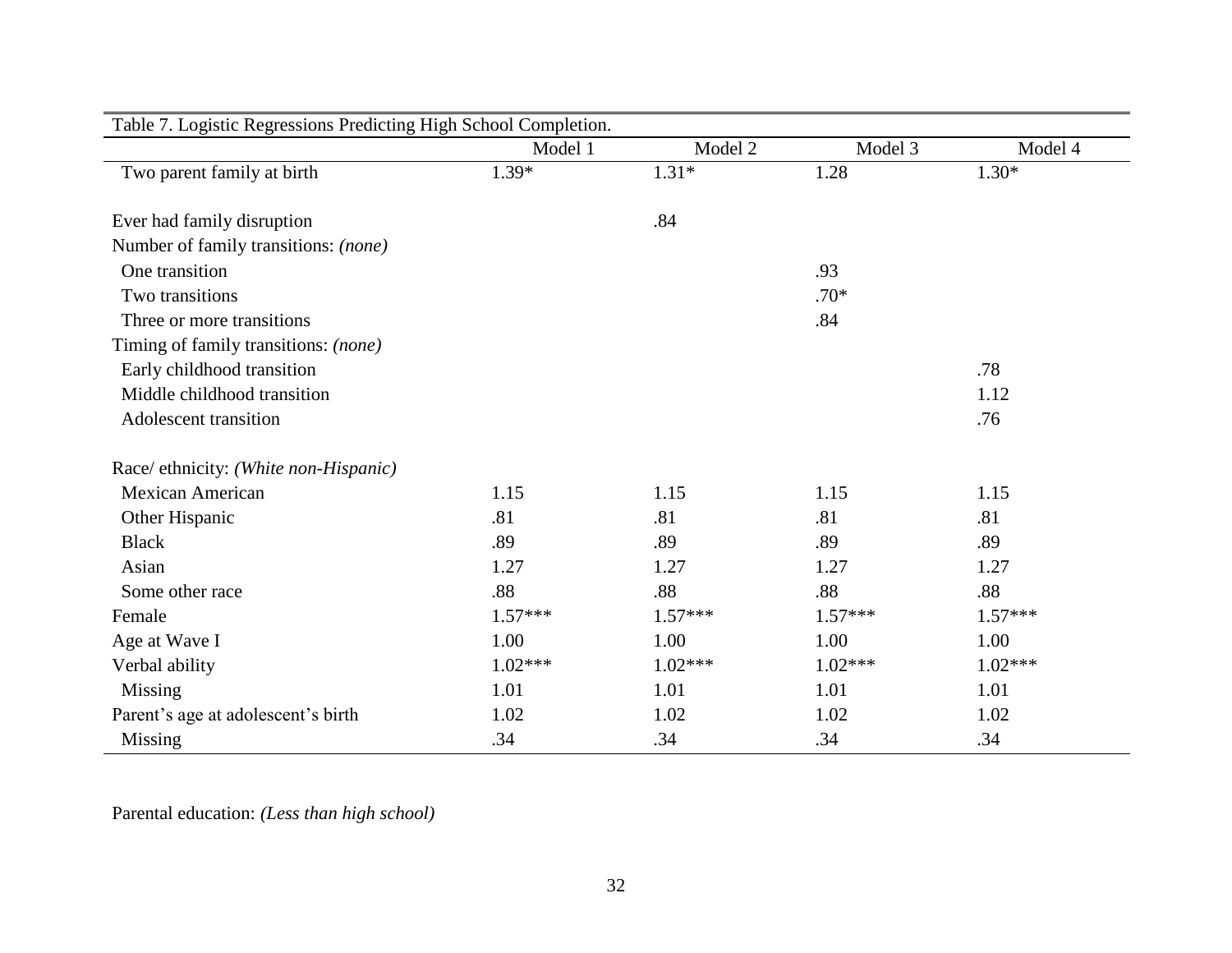| Table 7. Logistic Regressions Predicting High School Completion. |            |            |            |            |
|------------------------------------------------------------------|------------|------------|------------|------------|
|                                                                  | Model 1    | Model 2    | Model 3    | Model 4    |
| High school graduate                                             | 1.38       | 1.38       | 1.38       | 1.38       |
| Some college                                                     | $2.03***$  | $2.03***$  | $2.03***$  | $2.03***$  |
| College graduate                                                 | $3.2***$   | $3.2***$   | $3.2***$   | $3.2***$   |
| Family income                                                    | $1.01**$   | $1.01**$   | $1.01**$   | $1.01**$   |
| Missing                                                          | 1.28       | 1.28       | 1.28       | 1.28       |
| Urbanicity: (Suburban)                                           |            |            |            |            |
| Urban                                                            | .70        | .70        | .70        | .70        |
| Rural                                                            | .83        | .83        | .83        | .83        |
| Private school                                                   | 1.84       | 1.84       | 1.84       | 1.84       |
| Log likelihood                                                   | $-2008.62$ | $-2006.66$ | $-2004.64$ | $-2003.33$ |
| BIC                                                              | $-309$     | $-304$     | $-290$     | $-293$     |

 $p \le 0.05$  \*\*p $\le 0.01$  \*\*\*p $\le 0.001$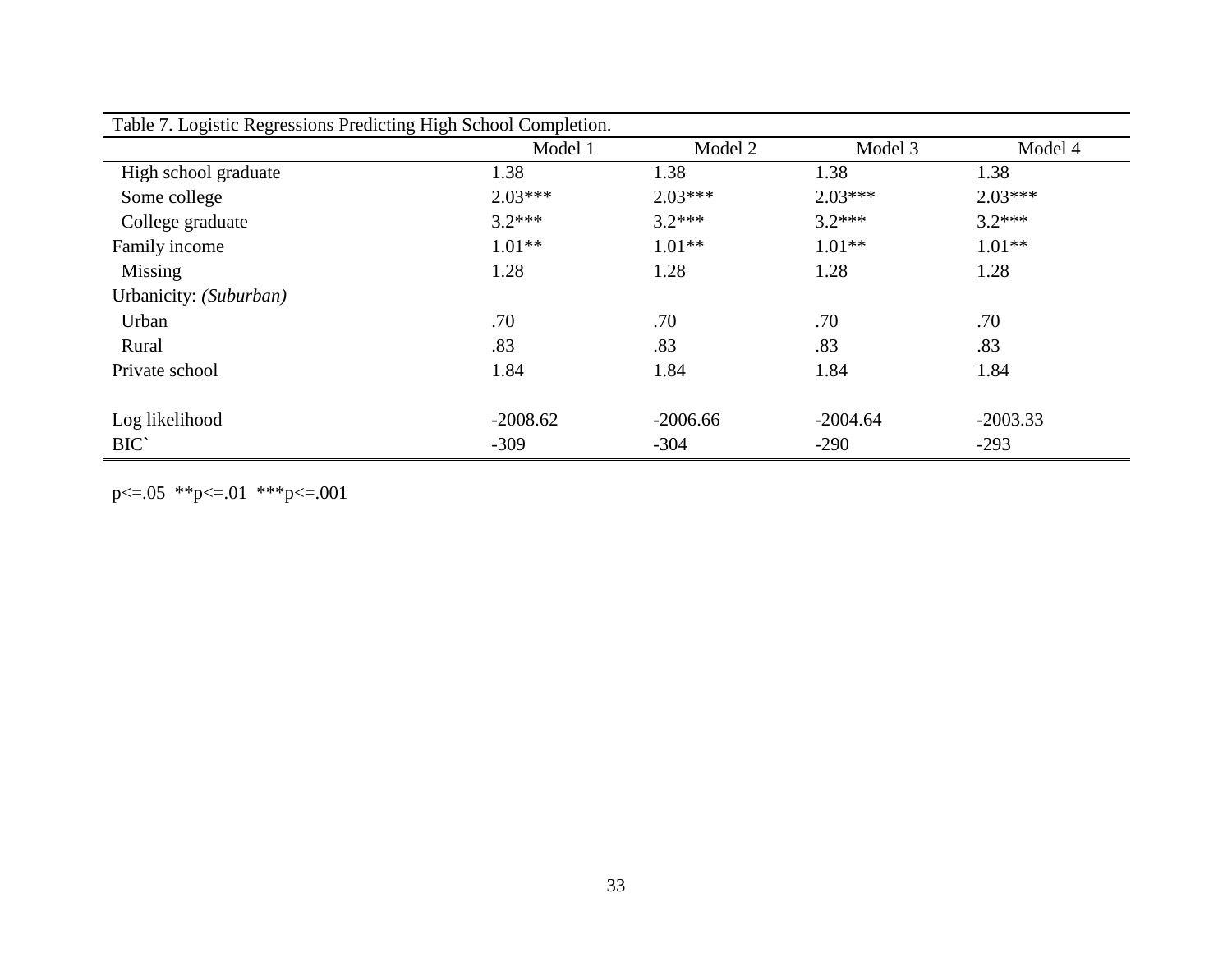## **References**

- Astone, Nan M. and Sara S. McLanahan. 1991. "Family Structure, Parental Practices, and High School Completion." *American Sociological Review* 56:309-320.
- —. 1994. "Family Structure, Residential Mobility, and School Dropout: A Research Note." *Demography* 31:575-584.
- Biblarz, Timothy J. and Adrian E. Raftery. 1999. "Family Structure, Educational Attainment, and Socioeconomic Success: Rethinking the 'Pathology of Matriarchy'." *American Journal of Sociology* 105:321-365.
- Bray, J.H. 1999. "From Marriage to Remarriage and Beyond." Pp. 253 271 in *Coping With Divorce, Single Parenting, and Remarriage,* edited by E. M. Hetherington. Mahwah, NJ: Erlbaum.
- Brown, Susan L. 2006. "Family Structure Transitions and Adolescent Well-being." *Demography* 43:447-461.
- Cameron, Stephen V. and James J. Heckman. 1993. "The Nonequivalence of High School Equivalents." *Journal of Labor Economics* 11:1-47.
- Carlson, Marcia J. and Mary E. Corcoran. 2001. "Family Structure and Children's Behavioral and Cognitive Outcomes." *Journal of Marriage and Family* 63:779-792.
- Cavanagh, Shannon E., Kathryn S. Schiller, and Catherine Riegle-Crumb. 2006. "Marital Transitions, Parenting, and Schooling: Exploring the Link Between Family-Structure History and Adolescents' Academic Status." *Sociology of Education* 79:329-354.
- Chantala, D. Kim. 2006, "Guidelines for Analyzing Add Health Data," Retrieved March 12, 2008 [\(http://www.cpc.unc.edu/projects/addhealth/files/wt\\_guidelines.pdf\).](http://www.cpc.unc.edu/projects/addhealth/files/wt_guidelines.pdf))
- Cherlin, A. J., P. Lindsay Chase-Lansdale, and C. McRae. 1998. "Effects of Parental Divorce on Mental Health Throughout the Life Course." *American Sociological Review* 63:239-249.
- Csikszentmihalyi, M. and Barbara Schneider. 2000. *Becoming Adult: How Teenagers Prepare for the World of Work*. New York: Basic Books.
- Elder, Glen H., Jr. 1998. "The Life Course as Developmental Theory." *Child Development* 69:1- 12.
- Ermisch, John, Marco Francesconi, and David J. Pevalin. 2004. "Parental Partnership and Joblessness in Childhood and Their Influence on Young People's Outcomes." *Journal of Royal Statistical Society* 167:69-101.
- Fomby, Paula and Andrew J. Cherlin. 2007. "Family Instability and Child Well-being." *American Sociological Review* 72:181-204.
- Garmezy, Norman. 1983. "Stressors of Childhood." Pp. 43-84 in *Stress, Coping, and Development in Children*, edited by N. Garmezy and M. Rutter. New York: McGraw-Hill.
- Goldscheider, Frances K. and Calvin Goldscheider. 1989. "Family Structure and Conflict: Nestleaving Expectations of Young Adults and Their Parents." *Journal of Marriage and Family* 51:87-97.
- Hao, Lingxin and Guihua Xie. 2002. "The Complexity and Endogeneity of Family Structure in Explaining Children's Misbehavior." *Social Science Research* 31:1-28.
- Harris, Kathleen M., Francesca Florey, Joyce W. Tabor, Peter S. Bearman, Jo Jones, and J. Richard Udry. 2003, "The National Longitudinal Study of Adolescent Health: Research Design," Retrieved August 5, 2005 [\(http://www.cpc.unc.edu/projects/addhealth/design\).](http://www.cpc.unc.edu/projects/addhealth/design))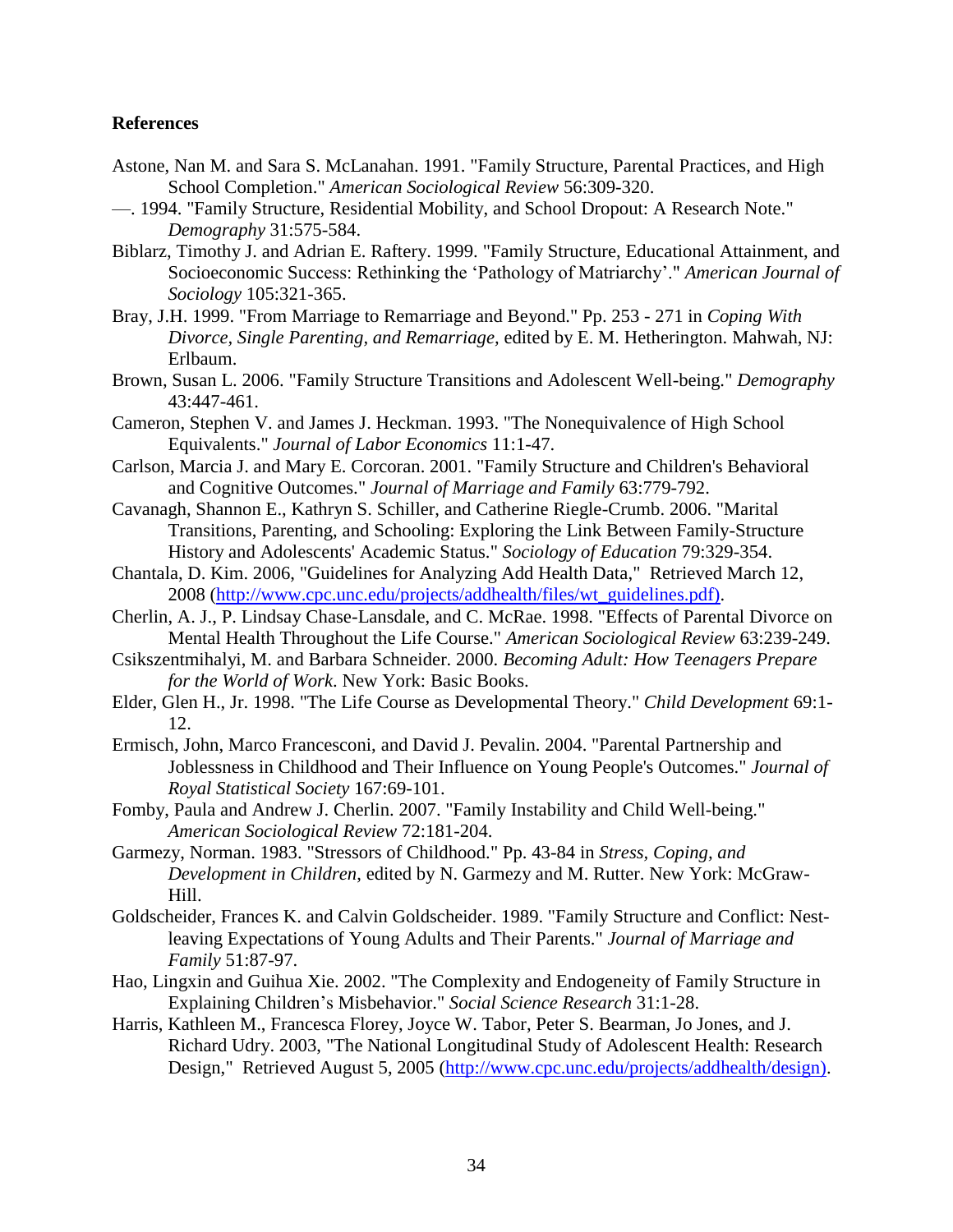Heard, Holly E. 2007a. "The Family Structure Trajectory and Adolescent School Performance: Differential Effects by Race and Ethnicity." *Journal of Family Issues* 28:319-354.

- —. 2007b. "Fathers, Mothers, and Family Structure: Family Trajectories, Parent Gender, and Adolescent Schooling." *Journal of Marriage and Family* 69:435-450.
- Hetherington, E. Mavis, Kathleen A. Camara, and David L. Featherman. 1983. "Achievement and Intellectual Functioning of Children in One-parent Households." Pp. 205-284 in *Achievement and Achievement Motives: Psychological and Sociological Approaches*, edited by J. T. Spence. San Francisco, CA: W.H. Freeman and Co.
- Hetherington, E. Mavis, Martha Cox, and Roger Cox. 1978. "The Aftermath of Divorce." in *Mother-Child Father-Child Relationships*, edited by J. H. Stevens and M. Mathews. Washington, DC: National Association for the Education of Young People.
- Hill, Nancy E., Domini R. Castellino, Jennifer E. Lansford, Patrick Nowlin, Kenneth A. Dodge, John E. Bates, and Gregory S. Pettit. 2004. "Parent Academic Involvement as Related to School Behavior, Achievement, and Aspirations: Demographic Variations Across Adolescence." *Child Development* 75:1491-1509.
- Holden, Constance. 1990. "Head Start Enters Adulthood." *Science* 247:1400-1402.
- Ingels, Steven J., K.L. Dowd, R. J. Taylor, V.H. Bartot, M.R. Frankel, and P.S. Pulliam. 1995. *National Education Longitudinal Study of 1988 Second Follow-Up: Transcript Component Data File User's Manual.* Washington, DC: U.S. Department of Education.
- Legum, S., N. Caldwell, B. Davis, J. Haynes, T. J. Hill, S. Litavecz, L. Rizzo, K. Rust, and N. Vo. 1997. *The 1994 High School Transcript Study Technical Report*. Washington, DC: National Center for Education Statistics, US Department of Education, Office of Educational Research and Improvement.
- McLanahan, Sara S. and Gary Sandefur. 1994. *Growing Up with a Single Parent: What Hurts, What Helps*. Cambridge, MA: Harvard University Press.
- Mirowsky, John and Catherine E. Ross. 2003. *Education, Social Status, and Health*. New York: Aldine de Gruyter.
- Moore, Kristin A. and Nancy O. Snyder. 1991. "Cognitive Attainment Among Firstborn Children of Adolescent Mothers." *American Sociological Review* 56:612-624.
- Morales, Julie R. and Nancy G. Guerra. 2006. "Effects of Multiple Context and Cumulative Stress on Urban Children's Adjustment in Elementary School." *Child Development* 77:907-923.
- Osborne, Cynthia and Sara S. McLanahan. 2007. "Partnership Instability and Child Well-being." *Journal of Marriage and Family* 69:1065-1083.
- Pallas, Aaron M. 2003. "Educational Transitions, Trajectories, and Pathways." Pp. 165-184 in *Handbook of the Life Course*, edited by J. Mortimer and M. Shanahan. New York: Plenum.
- Plomin, R. 1989. "Environment and Genes: Determinants of Behavior." *American Psychologist* 44:105-111.
- Raftery, Adrian E. 1995. "Bayesian Model Selection in Social Research." *Sociological Methodology* 25:111-163.
- Riegle-Crumb, Catherine, Chandra Muller, Kenneth Frank, and Kathryn S. Schiller. 2005. "National Longitudinal Study of Adolescent Health: Wave 3 Education Data." Carolina Population Center, University of North Carolina at Chapel Hill, Chapel Hill, NC.